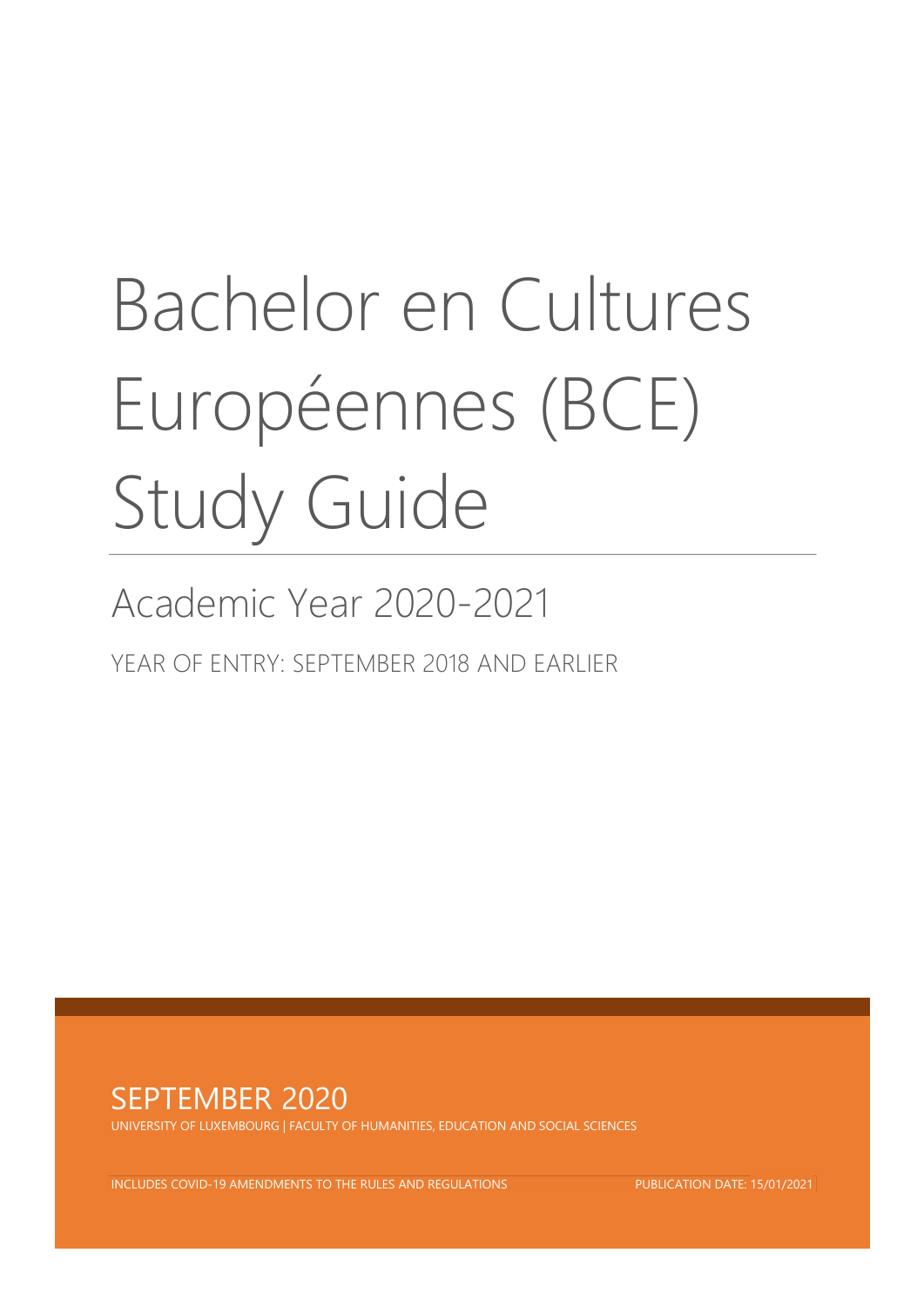#### **IMPRINT**

| PUBLISHER:              | Agnès Prüm                                                                             |
|-------------------------|----------------------------------------------------------------------------------------|
|                         | University of Luxembourg                                                               |
|                         | Campus Belval                                                                          |
|                         | Faculty of Language and Literature, Humanities, Arts and Education                     |
|                         |                                                                                        |
|                         |                                                                                        |
| <b>EDITORIAL STAFF:</b> | Sandra Baumann, M.A.                                                                   |
|                         | Study Programme Coordination Bachelor en Cultures Européennes<br>sandra.baumann@uni.lu |
|                         | Liz Straus, M.A.                                                                       |
|                         | Study Programme Coordination Bachelor en Cultures Européennes<br>liz.straus@uni.lu     |
|                         | Mylène Branco                                                                          |

Postdoctoral Researcher [mylene.branco@uni.lu](mailto:mylene.branco@uni.lu)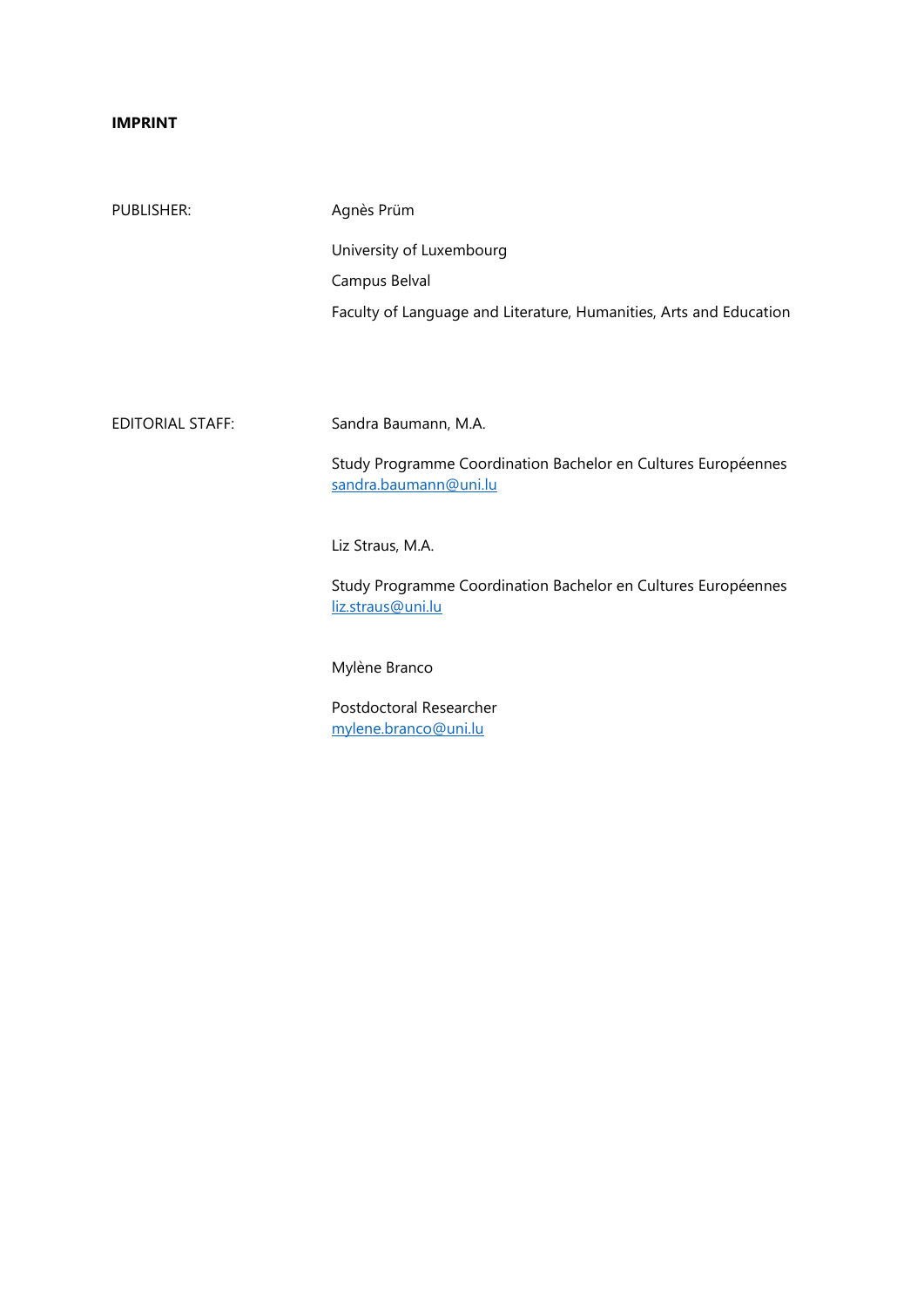#### Welcome to the BCE Programme!

We are delighted to welcome you to the *Bachelor en Cultures Européennes* (BCE) at the University of Luxembourg. The BCE offers you the opportunity to specialise in a traditional field of study, such as History, Philosophy, German Studies (Germanistik), French Studies (Etudes françaises), or English Studies. At the same time, it allows you to broaden the scope of your specialisation by combining it with interdisciplinary approaches and perspectives.

The BCE's multilingual spirit and structure echo prevailing language practices in Luxembourg, where German, French, and English are used alongside the local language, *Lëtzebuergesch*. In keeping with its multilingual character and approach, the BCE promotes diversity and interdisciplinarity. Indeed, our students are encouraged to venture beyond the scope of their main field and to acquire both disciplinary and interdisciplinary skills.

The structure of the *Bachelor en Cultures Européennes* is quite unique: The interdisciplinary framework of the Bachelor is co-organised by the five tracks of the study programme (Etudes françaises, Germanistik, English Studies, History, and Philosophy). You will be encouraged to combine your chosen specialisation with courses from other fields. What this interdisciplinary focus looks like depends in part on your own study and research interests.

The aim of this structure is twofold: on the one hand, you will acquire the fundamental skills and knowledge of your Specialisation Track; on the other hand, you will be trained in communication, critical and independent thinking.

We encourage you to make the most of this exceptional opportunity and to supplement your disciplinary training with the diverse perspectives to be gained from our varied and wide-ranging offer of interdisciplinary courses.

We wish you a good start to the academic year and every success in your studies.

Your BCE Team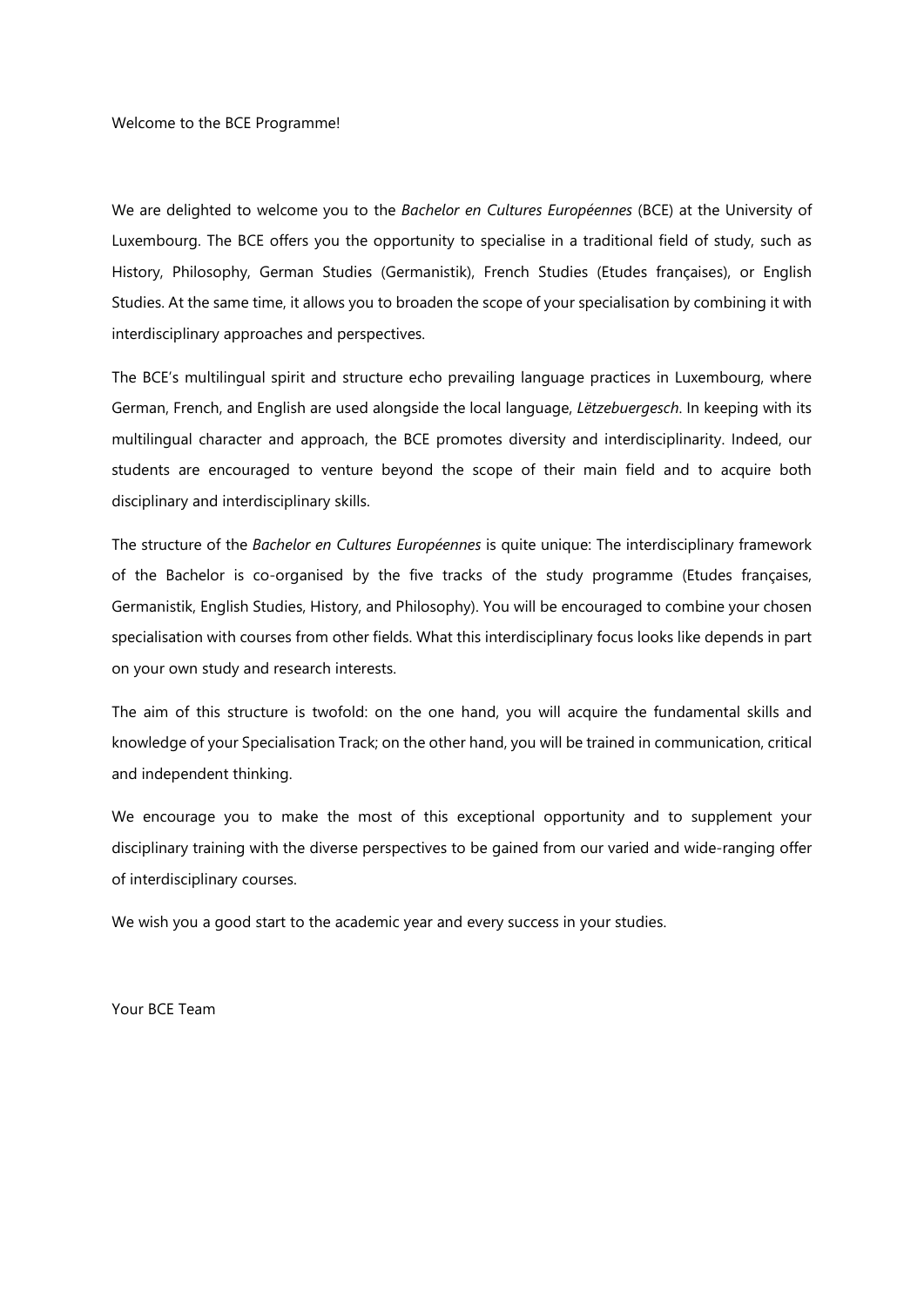# Table of Contents

| 1. |      |        |  |
|----|------|--------|--|
|    | 1.1. |        |  |
|    | 1.2. |        |  |
|    | 1.3. |        |  |
|    | 1.4. |        |  |
|    | 1.5. |        |  |
| 2. |      |        |  |
|    | 2.1. |        |  |
|    | 2.2. |        |  |
|    | 2.3. |        |  |
|    |      |        |  |
|    |      | 2.3.1  |  |
|    |      | 2.3.2. |  |
| 3. |      |        |  |
|    |      |        |  |
|    | 3.1  |        |  |
|    | 3.2. |        |  |
|    | 3.3. |        |  |
|    | 3.4. |        |  |
| 4. |      |        |  |
|    |      |        |  |
| 5. |      |        |  |
|    | 5.1. |        |  |
|    |      |        |  |
|    |      |        |  |
|    | 5.2. |        |  |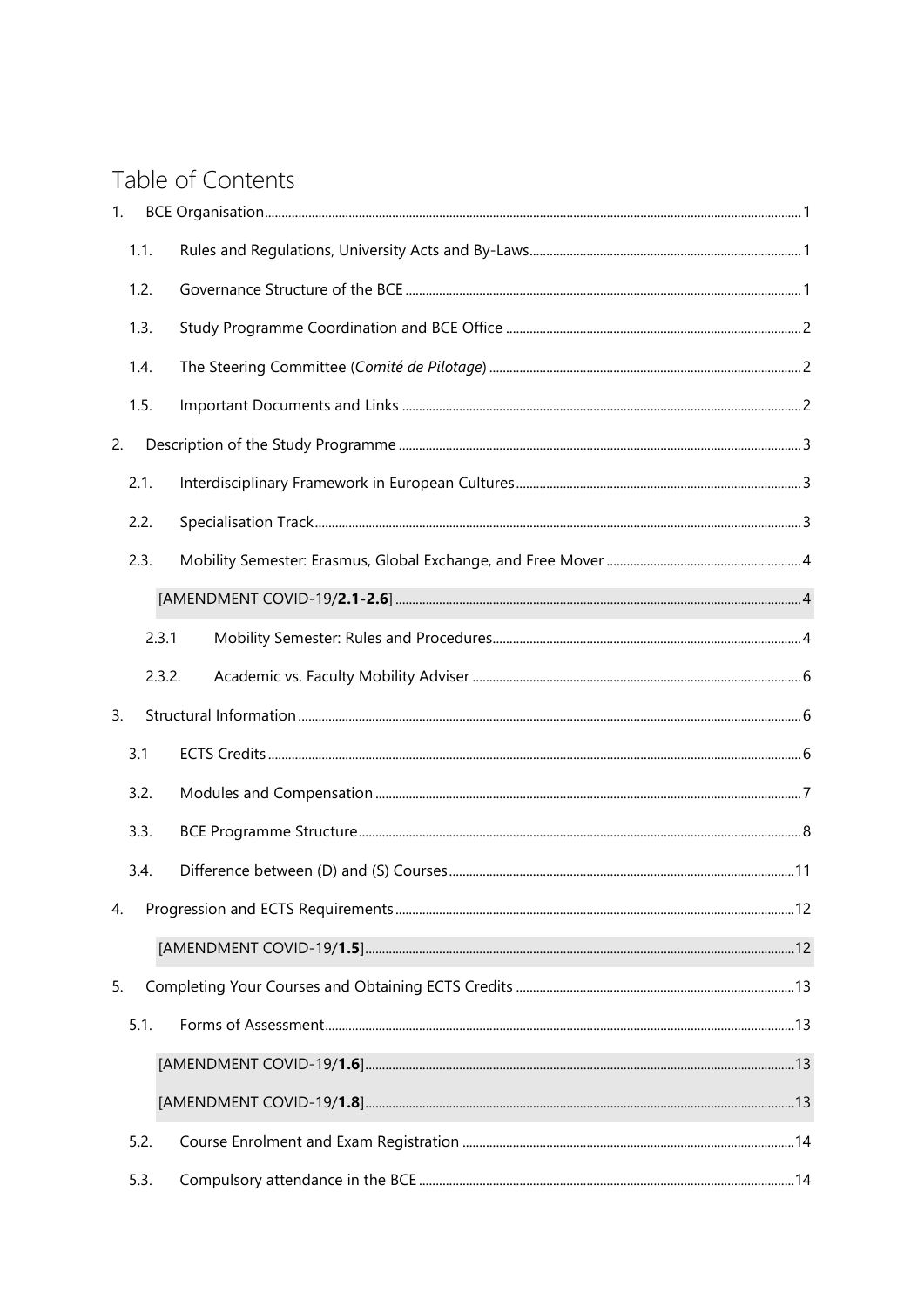|     | 5.4.  |                                                                                                   |  |
|-----|-------|---------------------------------------------------------------------------------------------------|--|
|     |       |                                                                                                   |  |
| 6.  |       |                                                                                                   |  |
| 7.  |       |                                                                                                   |  |
|     | 7.1.  |                                                                                                   |  |
| 8.  |       |                                                                                                   |  |
| 9.  |       |                                                                                                   |  |
|     | 9.1   |                                                                                                   |  |
|     | 9.2.  |                                                                                                   |  |
| 10. |       |                                                                                                   |  |
|     | 10.1. |                                                                                                   |  |
|     | 10.2. |                                                                                                   |  |
|     | 10.3. |                                                                                                   |  |
| 11. |       |                                                                                                   |  |
|     | 11.1. |                                                                                                   |  |
|     | 11.2. |                                                                                                   |  |
|     | 11.3. |                                                                                                   |  |
|     | 11.4. |                                                                                                   |  |
|     | 11.5. |                                                                                                   |  |
|     | 11.6. |                                                                                                   |  |
|     | 11.7. |                                                                                                   |  |
| 12. |       |                                                                                                   |  |
|     | 12.1. |                                                                                                   |  |
|     |       |                                                                                                   |  |
|     |       | ANNEX 1 / Exceptional Measures in Response to the Covid-19 Crisis for the Summer Semester 2020 27 |  |
|     |       |                                                                                                   |  |
|     |       |                                                                                                   |  |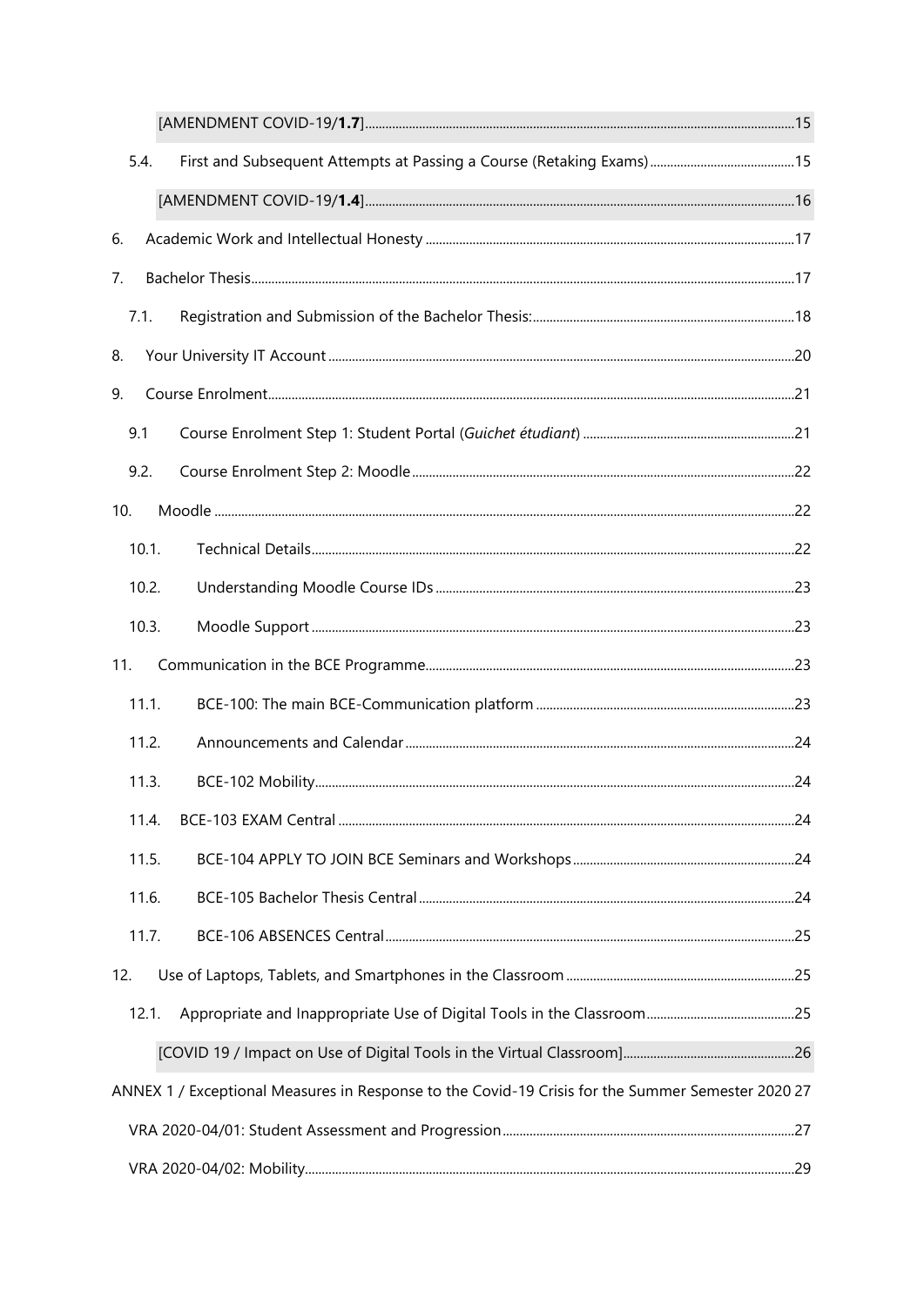| VRA 2020-04/03: Modules closed through compensation and end of the transition period31 |  |
|----------------------------------------------------------------------------------------|--|
|                                                                                        |  |
|                                                                                        |  |
|                                                                                        |  |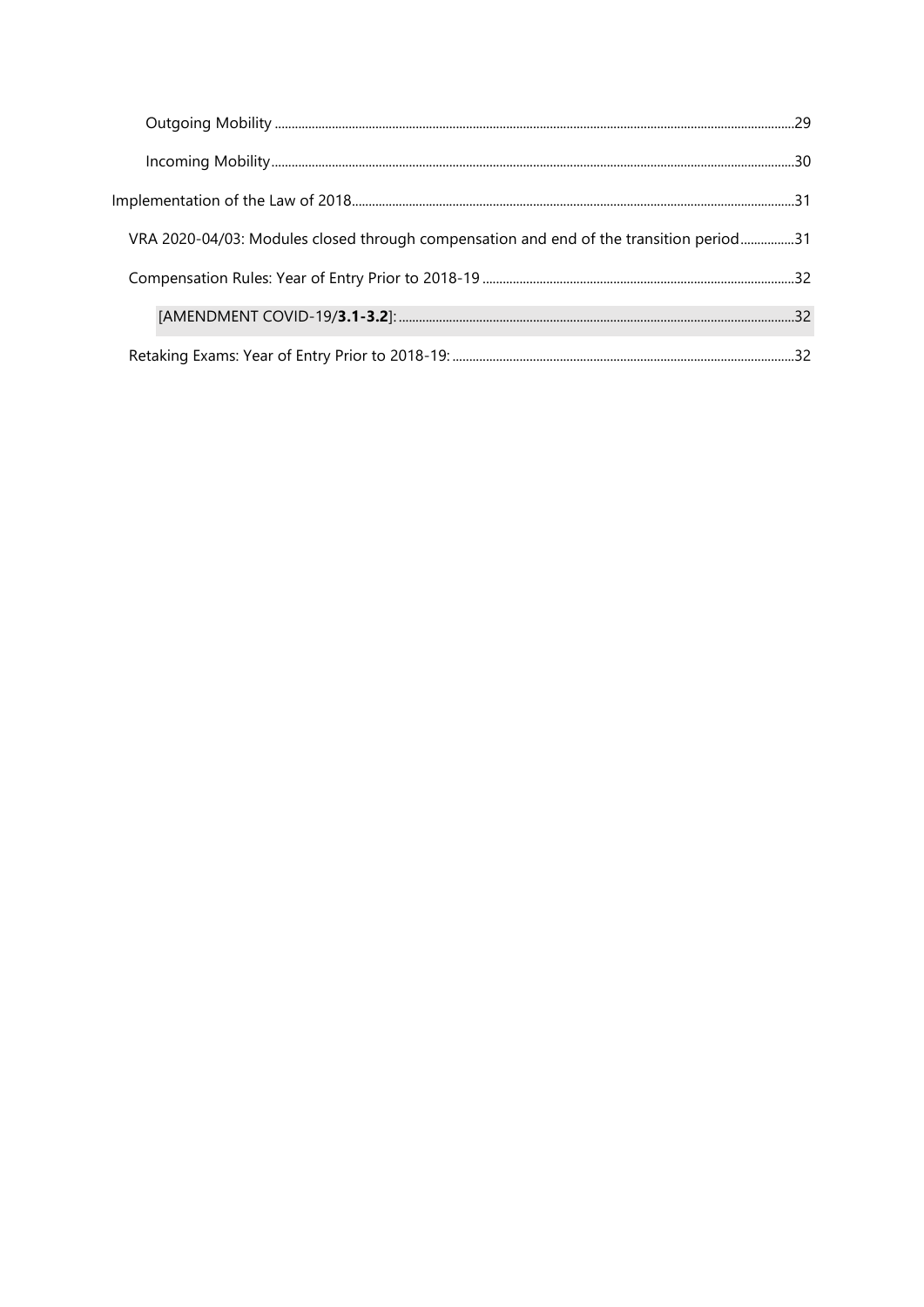# <span id="page-6-0"></span>1. BCE Organisation

The *Bachelor en Cultures Européennes* is one of the programmes offered by the Faculty of Humanities, Education and Social Sciences.

### <span id="page-6-1"></span>1.1. Rules and Regulations, University Acts and By-Laws

The BCE Rules and Regulations are detailed in the annexe of the University of Luxembourg's *Règlement des études* (RE). The annexe is based on the University Law (*Loi modifiée du 27 juin 2018 ayant pour objet l'organisation de l'Université du Luxembourg*) and on the *Règlement d'ordre intérieur* (ROI)*.*

The *Student Assessment at the University of Luxembourg: Academic Procedure* regulates graded assessment. The *Procédure disciplinaire en matière de fraude et de plagiat au sein de l'Université du Luxembourg* defines the disciplinary procedures that regulate cheating and plagiarism.

Please note that during the transition period between the old and new law, different rules applied to you until the start of the Academic Year 2020-2021. This was determined by your Year of Entry, in other words the academic year in which you started your studies.

If you started your studies before 2018-19 (= Year of Entry prior to 2018-19), some of the old rules applied to you until September 2020. You have now been transferred to the new regime.

### <span id="page-6-2"></span>1.2. Governance Structure of the BCE

The BCE Programme Directors and Specialisation Course Directors (Directeurs des études, DET) are responsible for the management of the study programme and specialisation tracks.

- 1. BCE Programme Director: Agnès Prüm
- 2. BCE Deputy Programme Director: Andrea Binsfeld
- 3. English Studies Specialisation Course Director: Agnès Prüm
- 4. Etudes françaises Specialisation Course Director: Hélène Barthelmebs-Raguin
- 5. Germanistik Specialisation Course Director: Heinz Sieburg
- 6. Histoire Specialisation Course Director: Andrea Binsfeld
- 7. Philosophie Specialisation Course Director: Frank Hofmann

For questions relating to your specialisation, please contact your Specialisation Course Director.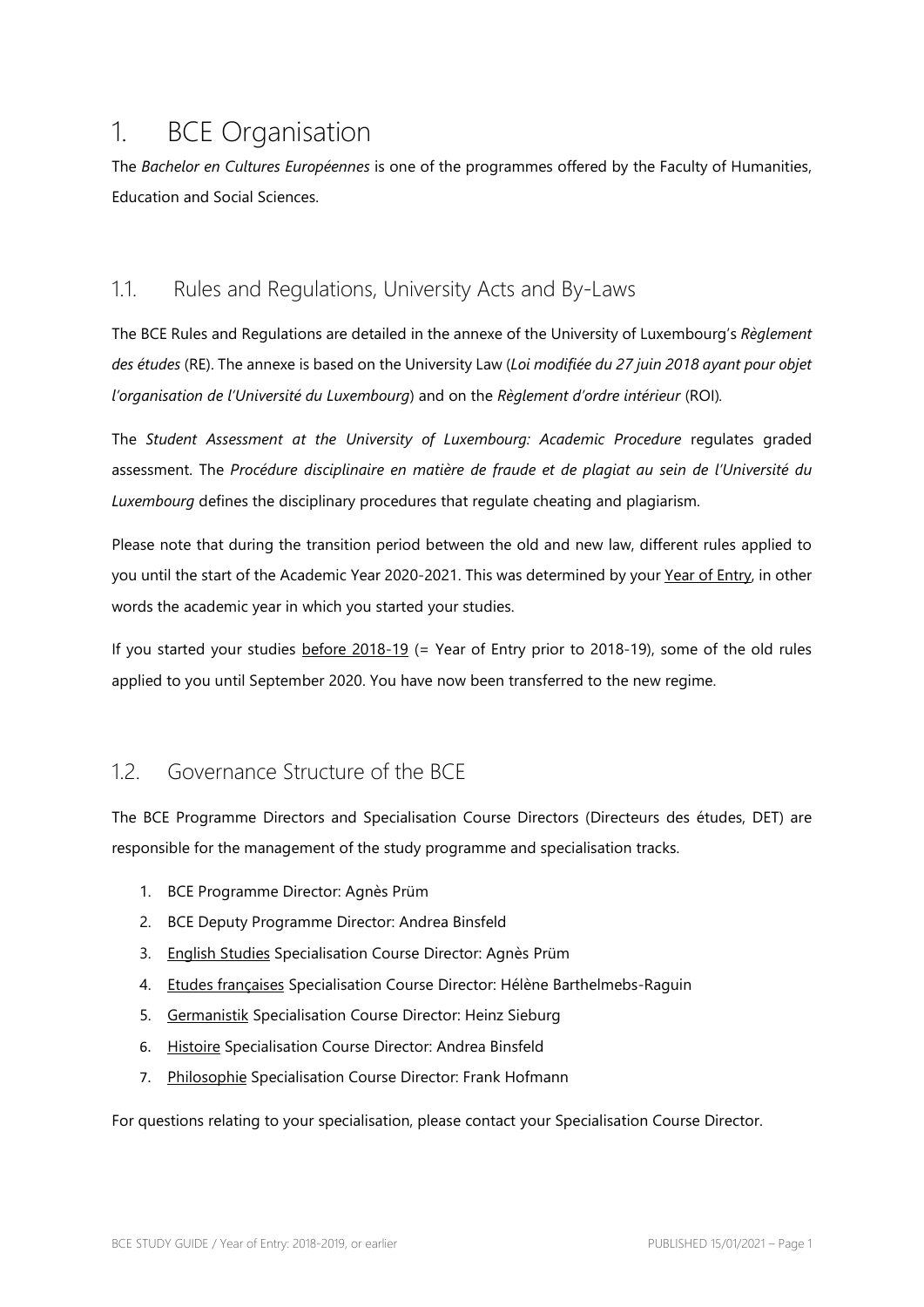### <span id="page-7-0"></span>1.3. Study Programme Coordination and BCE Office

The BCE is co-ordinated by Sandra Baumann and Liz Straus. For questions regarding the organisation of your studies or the structure of the European Cultures section, please contact them by email: [sandra.baumann@uni.lu](mailto:sandra.baumann@uni.lu) or [liz.straus@uni.lu.](mailto:liz.straus@uni.lu) 

Céline Denis (English Studies, Etudes françaises, Germanistik, and Philosophy) and Sonja Richard (History) are in charge of the BCE Office and administrative services. Their offices can be found in the administration building, Maison du Savoir, on the  $6<sup>th</sup>$  floor (MSA 0625-130 and MSA 0625-140).

#### **Office Hours**:

- Céline Denis: Monday to Thursday, 9-12am, by appointment only: [celine.denis@uni.lu](mailto:celine.denis@uni.lu)
- Sonja Richard: Monday to Thursday, 10-12am, by appointment only: [sonja.richard@uni.lu](mailto:sonja.richard@uni.lu)

### <span id="page-7-1"></span>1.4. The Steering Committee (*Comité de Pilotage*)

The Steering Committee (*Comité de Pilotage*) is an advisory board that regularly meets to discuss and assess issues and concerns of the BCE programme. It comprises the Programme and Specialisation Course Directors and their deputies, the Study Programme Co-ordination, the BCE Office staff, student representatives from each Specialisation Track (Study Programme Representatives or SPRs), an adjunct teaching staff member, and a representative of the BCE graduates (alumni).

The student representatives act as mediators between the students and the programme management. Should you have any questions or concerns, please get in touch with the student representatives who will then liaise with the Steering Committee. Contact details can be found on BCE-100 on Moodle.

### <span id="page-7-2"></span>1.5. Important Documents and Links

- Annexe
- Field-Specific Course Guides and Catalogues
- Global Course Catalogues Semesters 5-6
- Moodle Platform: https://moodle.uni.lu
- University Act and By-Laws, including the *Règlement des études*: [https://wwwen.uni.lu/university/official\\_documents](https://wwwen.uni.lu/university/official_documents)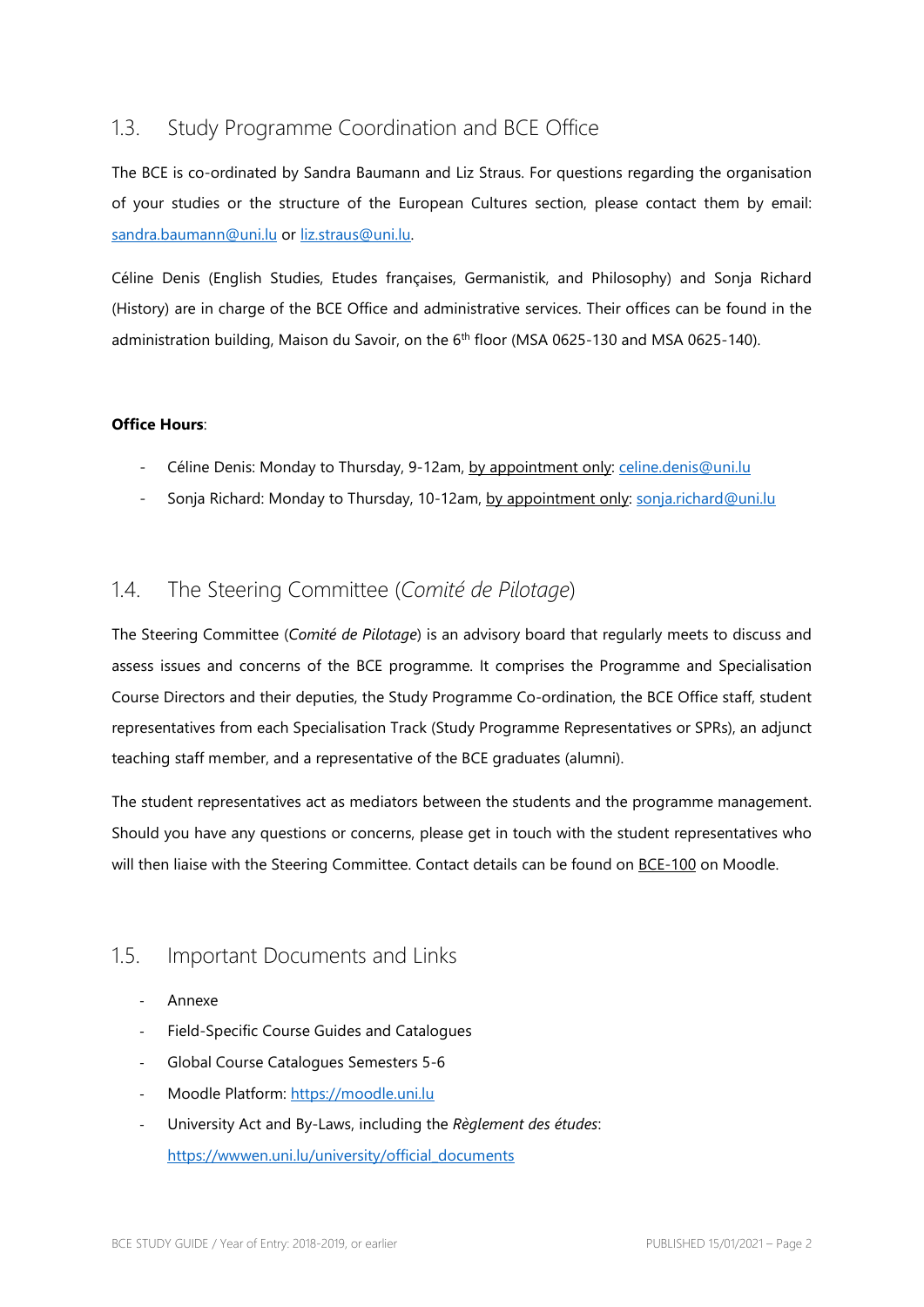- *Student Assessment at the University of Luxembourg: Academic Procedure*: BCE-100 (Moodle)
- *Procédure disciplinaire en matière de fraude et de plagiat au sein de l'Université du Luxembourg*: BCE-100 (Moodle)

# <span id="page-8-0"></span>2. Description of the Study Programme

The BCE is composed of an Interdisciplinary Framework in European Cultures, the Specialisation Tracks (English Studies, Etudes françaises, Germanistik, History, and Philosophy), and their Related Fields.

### <span id="page-8-1"></span>2.1. Interdisciplinary Framework in European Cultures

The BCE programme embeds your specialisation within a wide-ranging (inter)disciplinary framework that is shared by all Specialisation Tracks. Its aim is to encourage you to extend the scope of your specialisation by acquiring general academic skills and developing a critical as well as reflective approach towards your chosen field of studies.

### <span id="page-8-2"></span>2.2. Specialisation Track

In the BCE programme, the Specialisation Track comprises both field-specific and Related Fields courses. The individual Specialisation Tracks are responsible for their own internal organisation. While your Specialisation Track will introduce you to your field's major approaches and areas of study, you will also be encouraged to engage with current scholarly debates. This will allow you to explore the complexity and intricacies of your field of specialisation.

You will thus be provided with a solid foundation in your field of specialisation, which you will be invited to draw on in order to complete various forms of scholarly work (Bachelor thesis, essays, papers, *Hausarbeiten*, and other assignments).

The Related Fields area expands your Specialisation Track. This allows you to acquire related academic competences necessary in your field of study. This is the case for Latin, for instance, which is mandatory for the Etudes françaises, Histoire, and Philosophie specialisation tracks. By choosing courses according to your own academic focus and interests within the framework determined by your Specialisation Track on the other hand, you will be able to extend and customise the scope of your specialisation, thereby positioning yourself within a wide and interdisciplinary academic context.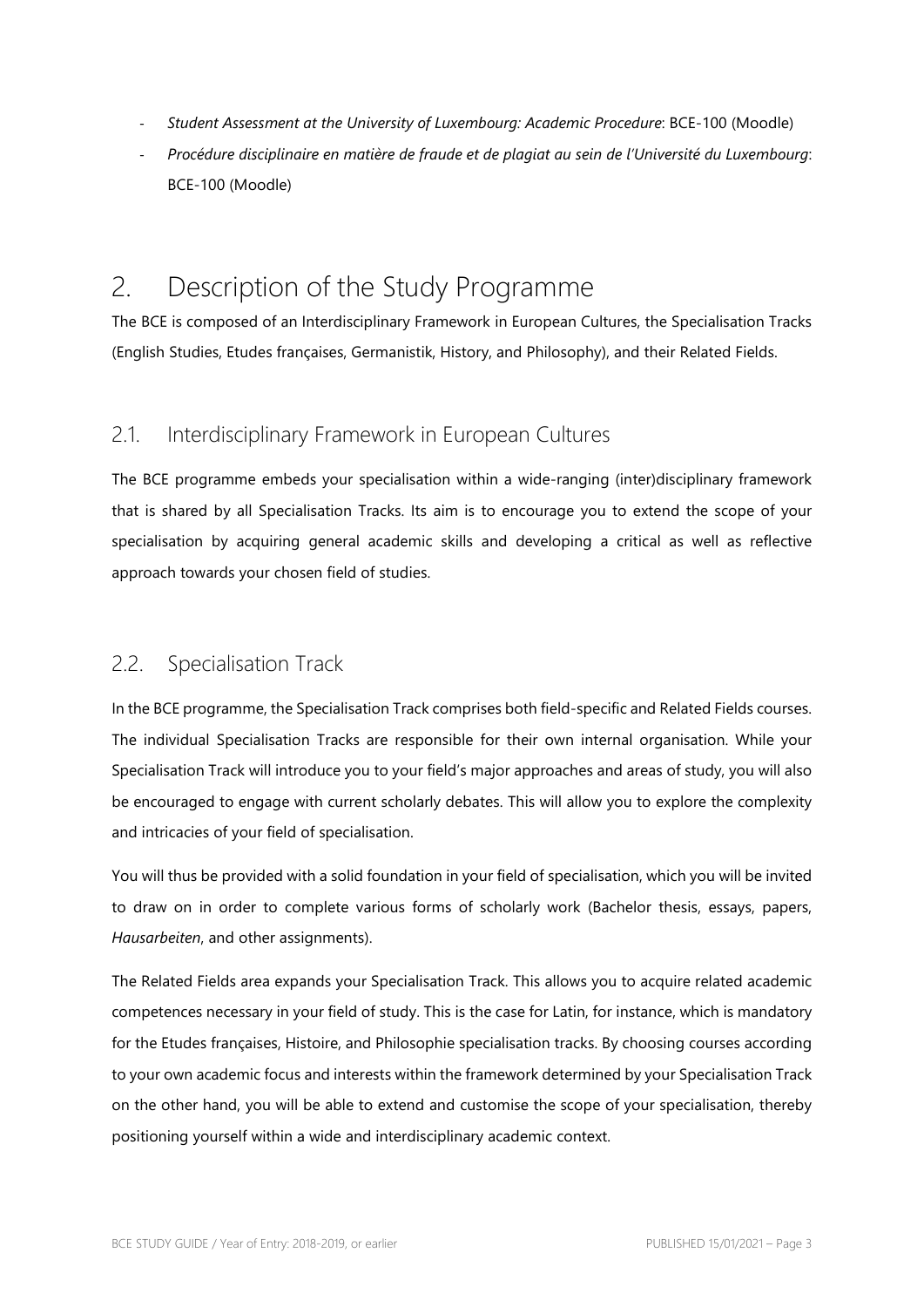Your specialisation and its Related Fields are thus neither unrelated nor juxtaposed. On the contrary, they complement each other within the framework of a co-ordinated offer and study approach.

### <span id="page-9-0"></span>2.3. Mobility Semester: Erasmus, Global Exchange, and Free Mover

University of Luxembourg students are legally required to spend a semester abroad (Mobility Semester) as a part of the Erasmus or Global Exchange programmes, or as a Free Mover. You are responsible for initiating this process. General information regarding your Mobility Semester can be found on the SEVE homepage. Depending on your Specialisation Track, Semesters 3, 4, or 5 can be spent abroad for a minimum duration of a full semester. Additional information can be found on BCE-102. We strongly advise you to enrol in BCE-102 during your semester abroad, as this will allow you to remain connected to the BCE main information pages. You will thus not miss any important announcements while staying abroad.

#### <span id="page-9-1"></span>[AMENDMENT COVID-19/2.1-2.6]

**Outgoing Mobility 2019-2020**: Because of the coronavirus pandemic, you may have had to interrupt or defer your semester abroad. Whether you had to come or stay home and to finish your semester abroad remotely (at your host university or at the University of Luxembourg) or whether you were able to stay at your host university and to finish your studies there or (remotely) at the University of Luxembourg, you will be exempt from future mobility, provided the interruption of your semester abroad was caused by a *force majeure*.

**Outgoing Mobility 2020-2021**: Mobility will be maintained as much as possible for EU and ERASMUS destinations. Most global exchange partner universities have cancelled incoming and outgoing mobility. Please make sure you check the 'Mobility & Exchange' FAQ Section on the University Website regularly: [https://wwwen.uni.lu/coronavirus/faq/mobility\\_and\\_exchange.](https://wwwen.uni.lu/coronavirus/faq/mobility_and_exchange) 

### <span id="page-9-2"></span>2.3.1 Mobility Semester: Rules and Procedures

#### **Rule Nr. 1**

How you choose your courses at your host university is determined by the BCE structure and by the requirements of your field of specialisation. This means that, rather than focusing on the number of ECTS credits you would like to acquire, you need to make sure the courses you choose fit your programme of study in terms of: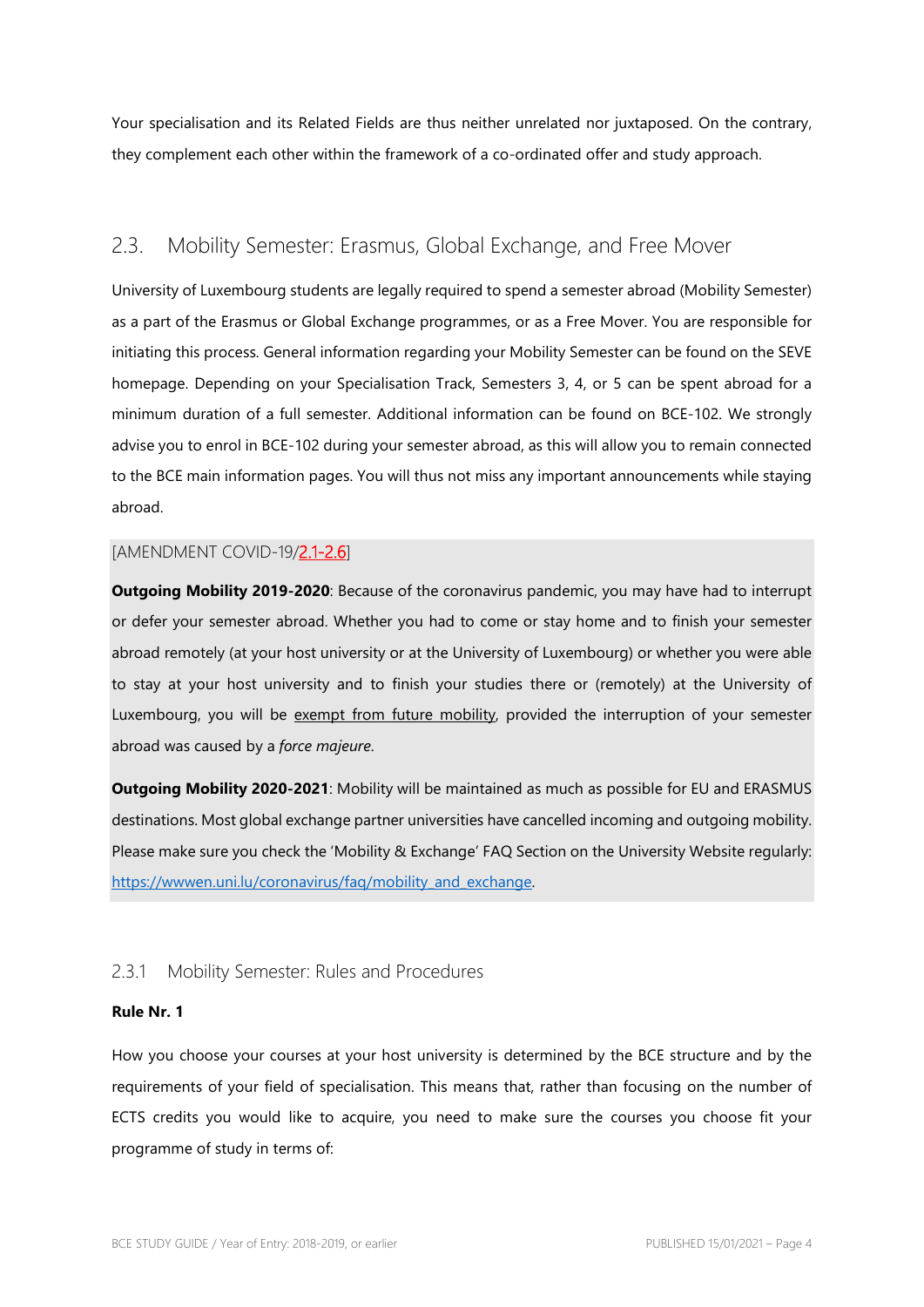- a. course content: you cannot use a language course in which you learn a new language in order to validate a literature or linguistics course, for instance.
- b. course type (seminar or lecture)
- c. required workload (contact hours per semester)

#### **Rule Nr. 2**

Not all courses offered at your host university will be compatible with the requirements of your specialisation track. Please make sure you discuss any possible incompatibilities between the BCE and the desired study programme abroad with your Course Director or Academic Mobility Adviser.

#### **Rule Nr. 3**

The conditions of your Mobility Semester are governed by a Learning Agreement, an official contract between you, the University of Luxembourg, and your host university, which you need to start filling in 4-5 months before the start of your Mobility Semester. Once you have been nominated as an Erasmus, Global Exchange student, or Free Mover, you will receive the required documents through the Student Administration (SEVE).

#### Please note:

A valid Learning Agreement can only be processed and validated if you have earned or attempted at least 30 ECTS credits. If your host university's course catalogue for your next semester is not yet available, you can fill in the information based on the catalogue that is currently available. Once the new catalogue becomes available, you will need to update your Learning Agreement through the official modification procedure.

The Learning Agreement does not automatically grant exemptions from certain Specialisation Track courses. ECTS credits acquired abroad must be validated by your Course Director or your Academic Mobility Adviser.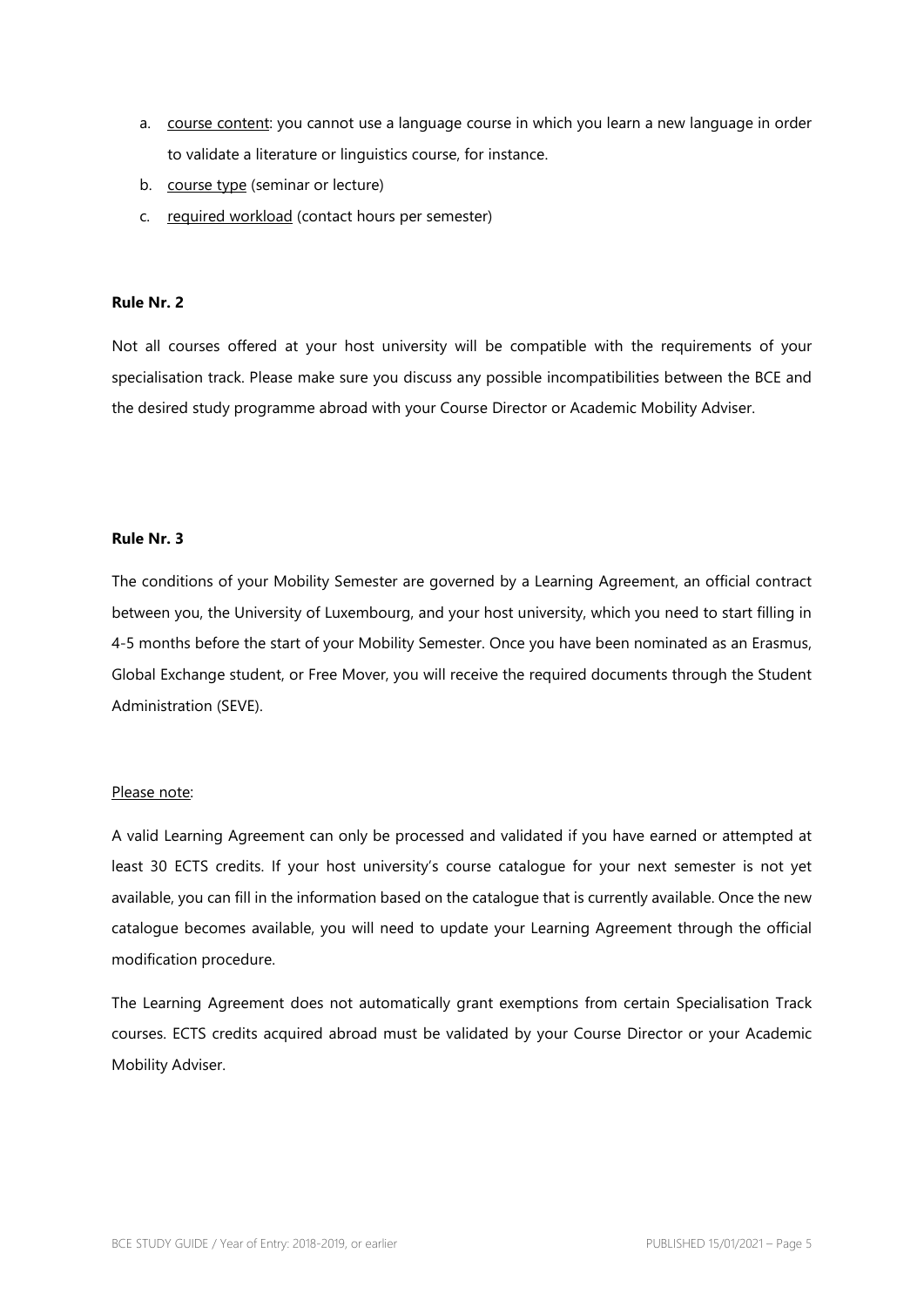#### <span id="page-11-0"></span>2.3.2. Academic vs. Faculty Mobility Adviser

The Faculty Mobility Adviser, Nathalie Charpentier [\(nathalie.charpentier@uni.lu\)](mailto:nathalie.charpentier@uni.lu), is in charge of processing and tracking your Learning Agreement, as well as your Mobility Transcript of Records. She will be your main point of contact regarding institutional matters during your semester abroad.

Your Academic Mobility Adviser, who may be your Specialisation Course Director or another member of teaching staff, will deal with issues relating to course choice and course content. You will need to validate your choices with them before your Learning Agreement, or any update thereto is completed.

Please make sure that Ms Charpentier is included in all correspondence regarding your semester abroad and that you send all contractual documents directly to her (Learning Agreement, updates to the Learning Agreement, Transcript of Records).

# <span id="page-11-1"></span>3. Structural Information

To complete the Bachelor en Cultures Européennes, you must obtain 180 ECTS and validate all required modules (compulsory and optional) in your specialisation, including the related fields, as well as the interdisciplinary framework. The sections below provide information on ECTS and modules, and on their importance in the BCE Structure.

### <span id="page-11-2"></span>3.1 ECTS Credits

ECTS stands for European Credit Transfer System. ECTS credits measure the workload and contact time with your tutor for each course. Once you have passed a course, in other words, once you have obtained a grade of 10/20 or compensated a grade above 5/20, you will obtain the corresponding ECTS credits.

In the Bologna system, one year of studies is validated by 60 ECTS credits, meaning that you will earn 30 ECTS credits per semester. 1 ECTS credit represents a workload of approximately 25 to 30 hours. This includes class attendance, and preparation and completion of task assignments. The credits are awarded once a student has completed and passed all their examinations and other forms of assessment.

To complete your studies and obtain your degree, you need to acquire at least 180 ECTS credits. These credits can only be awarded upon completion of certain modules (please consult the field-specific Organisational Charts and Module Structures available on BCE-100). ECTS credits obtained in addition to the required ECTS credits will be accounted for in a separate transcript (Module +) or in an optional module.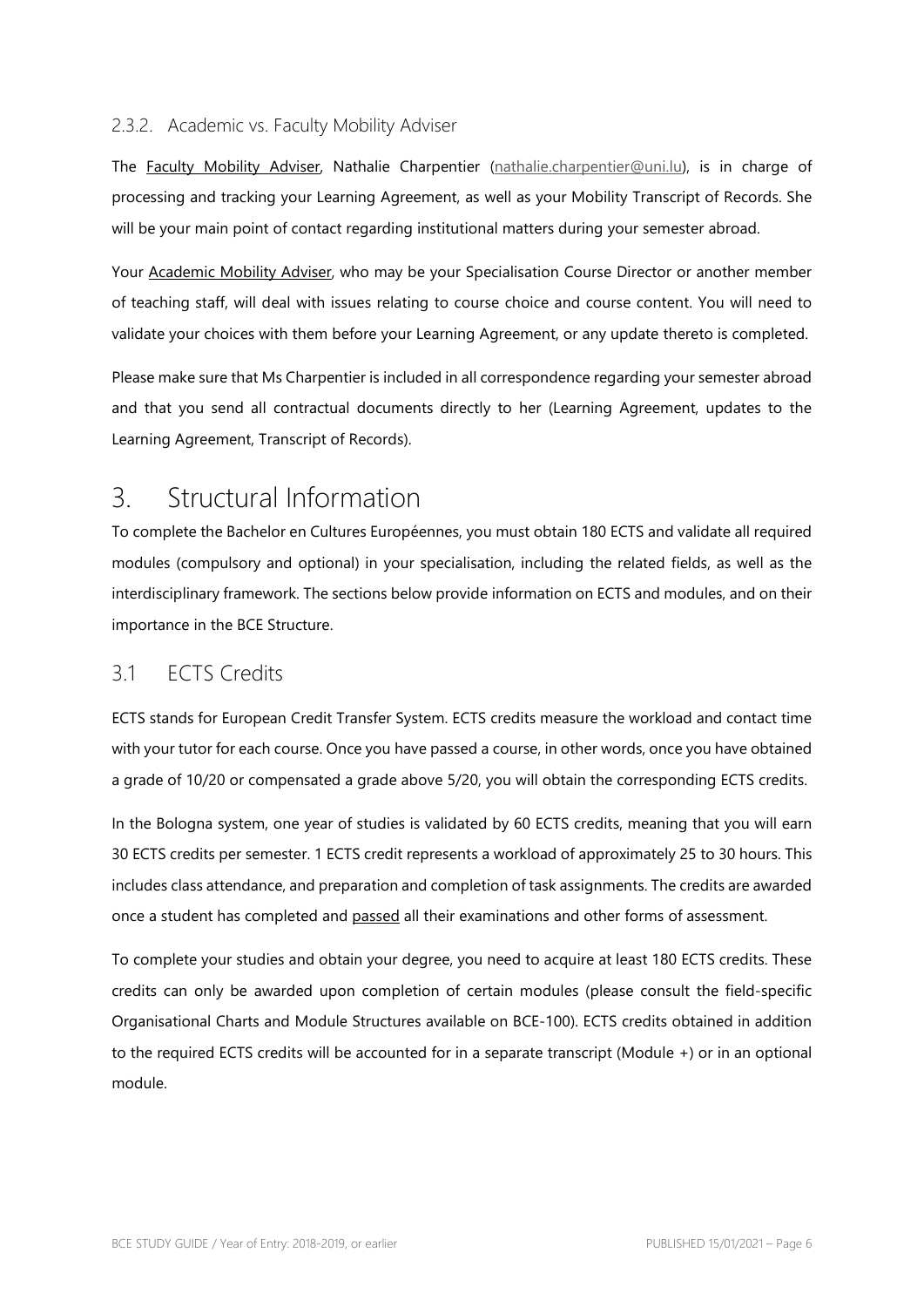### <span id="page-12-0"></span>3.2. Modules and Compensation

Courses are generally grouped into modules. A module is a unit of courses that are brought together thematically or for organisational reasons. Within a module, it is possible to compensate an insufficient grade (below 10/20). The overall grade of the module is derived from the average (weighted according to ECTS credits) of the module's individual grades (cf. *Loi du 27 juin 2018 ayant pour objet l'organisation de l'Université du Luxembourg*, Art. 36).

In general, all modules consisting of more than one course allow compensation. In certain cases, there might be exceptions and some modules might not allow compensation. A passing grade of 10/20 may also be required for one or more courses in a module that generally allows compensation. In this case, courses that do not require a passing grade may still be compensated. The Study Programme and Specialisation Tracks define whether a module allows compensation or not. This is defined in the Annexe of the *Règlement des études* and is thus legally binding.

Modules may be compulsory, in which case they must be validated in full before you can graduate, or optional. Whether modules are compulsory is determined by the Study Programme or the Specialisation Track. Some modules allow choices within the module: for instance, a module may contain courses for 16 ECTS, but it will close when you earn 8 ECTS. In other cases, you will need to take all the courses in a module for it to close. The number of available and required ECTS and whether a module is optional or required is indicated in the Module Structure (*Modulstruktur/Parcours modulaire*) of your specialisation under 'ECTS' and 'Structural Information'.

You **open** a module by enrolling in a course within the module, and you **close** or 'validate' by meeting conditions outlined below:

- 1. Each course within a module has been completed with a grade.
- 2. The average grade of the module is  $\geq$  10/20.
- 3. If compensation is allowed, conditions 1 and 2 are met, and the module does not contain a grade below 5.1/20, the module will close. Explanation: no grade ≤5/20 can be compensated.
- 4. If compensation is **not** allowed, conditions 1 and 2 are met, and all courses are passed with a grade of ≥10/20, the module will close. It will not close if the module contains a grade <10.

Example (1):  $14+6+10$ . Average:  $30/3 = 10 \rightarrow$  if compensation is allowed, the module closes: in this case, grade 6/20 in the module can be compensated and the module closes. If compensation is not allowed, the module does not close.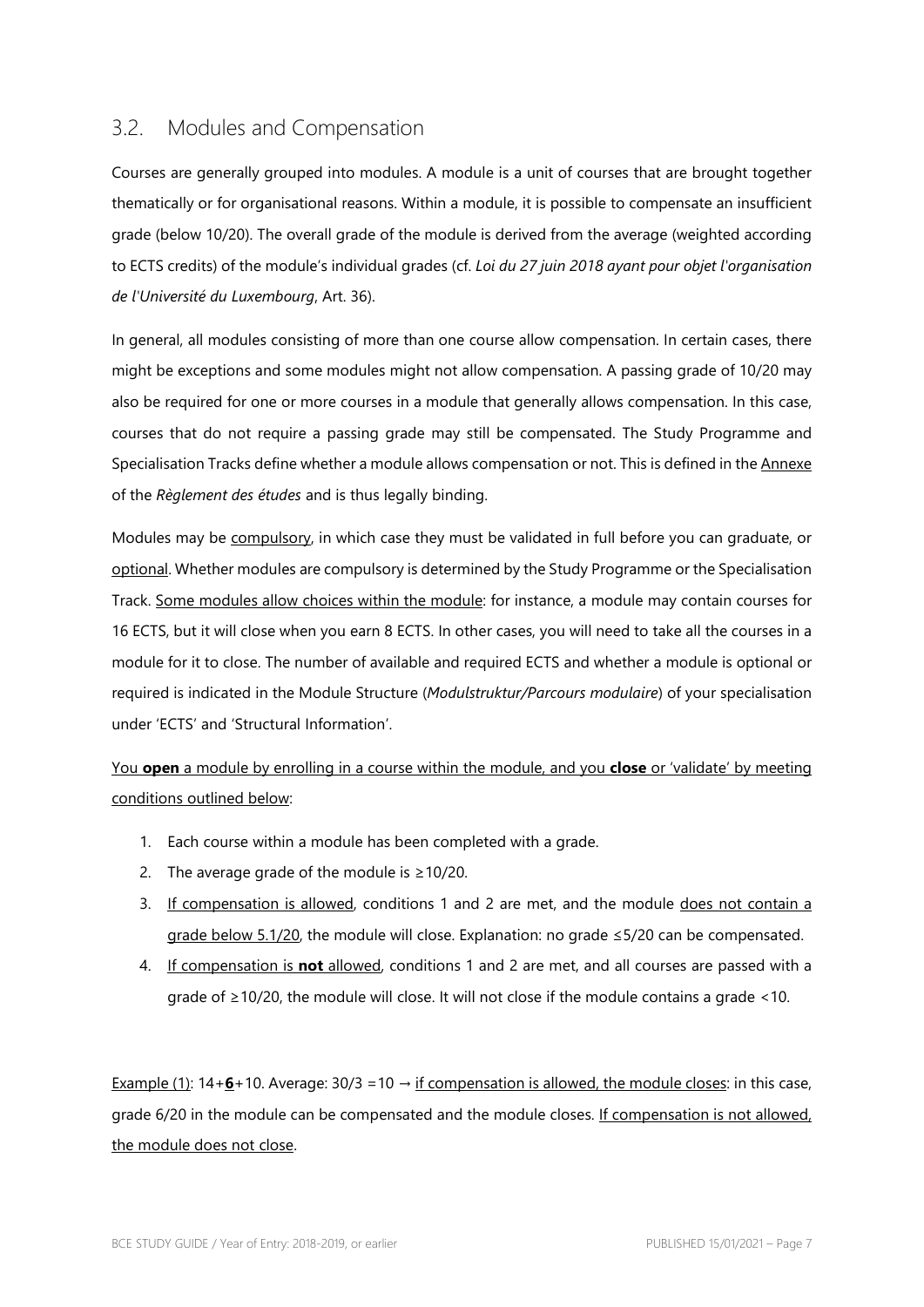Example (2):  $15+5+10$ . Average:  $30/3 = 10 \rightarrow$  the module does not close, whether compensation is allowed or not: in this case, grade 5/20 in the module cannot be compensated and the module cannot close.

If all of these conditions are met, the modules close and can be validated. You will receive ECTS credits for each course within the module.

Please consult ANNEX 2 / Obsolete Rules and Regulations for information on modules you validated under the 2003 legal framework.

### <span id="page-13-0"></span>3.3. BCE Programme Structure

The BCE programme is based on the gradual development of academic skills through a process of three phases. In a first phase (Semesters 1 and 2), Specialisation Track syllabi and programmes focus on essential field-specific methodologies and competences, whereas the Interdisciplinary Framework provides general introductions to the basic questions and approaches of contributing fields.

In a second phase (Semesters 3 and 4), you will be encouraged to develop a more comprehensive and in-depth perception of your specialisation and the issues and questions that define it, thus refining your critical and analytical skills. The Interdisciplinary Framework offers courses that specifically explore interdisciplinary topics and issues thereby inviting you to connect and combine ideas and approaches from different fields.

In a last phase (Semesters 5 and 6), you will be able to choose more advanced courses within your field of specialisation. This phase in particular is designed to improve communication skills, but it should also be seen as a period dedicated to the writing and completion of your Bachelor thesis.

Although its exact structure may vary according to Specialisation Track requirements, the BCE programme is made up of a maximum of 50 courses that correspond to 100 Teaching Units (1 TU corresponds to 1 'hour', i.e. 45 minutes of contact time). These are spread over 6 semesters, with a maximum of 9 courses (18 TU per week) per semester in Semesters 1-4, and 7 courses (14 TU per week) per semester in Semesters 5-6.

**In your first year (Semesters 1 and 2)**, you will have to choose 18 courses (9 per semester) and acquire a minimum of 60 ECTS credits.

You will have to choose one course from each of the following Subject Areas in the interdisciplinary framework:  $L1$  (1<sup>st</sup> Linguistics and Literature course),  $L2$  (2<sup>nd</sup> Linguistics and Literature course), History, and Philosophy. In English, German, and French Studies, L1 courses also contribute to the Specialisation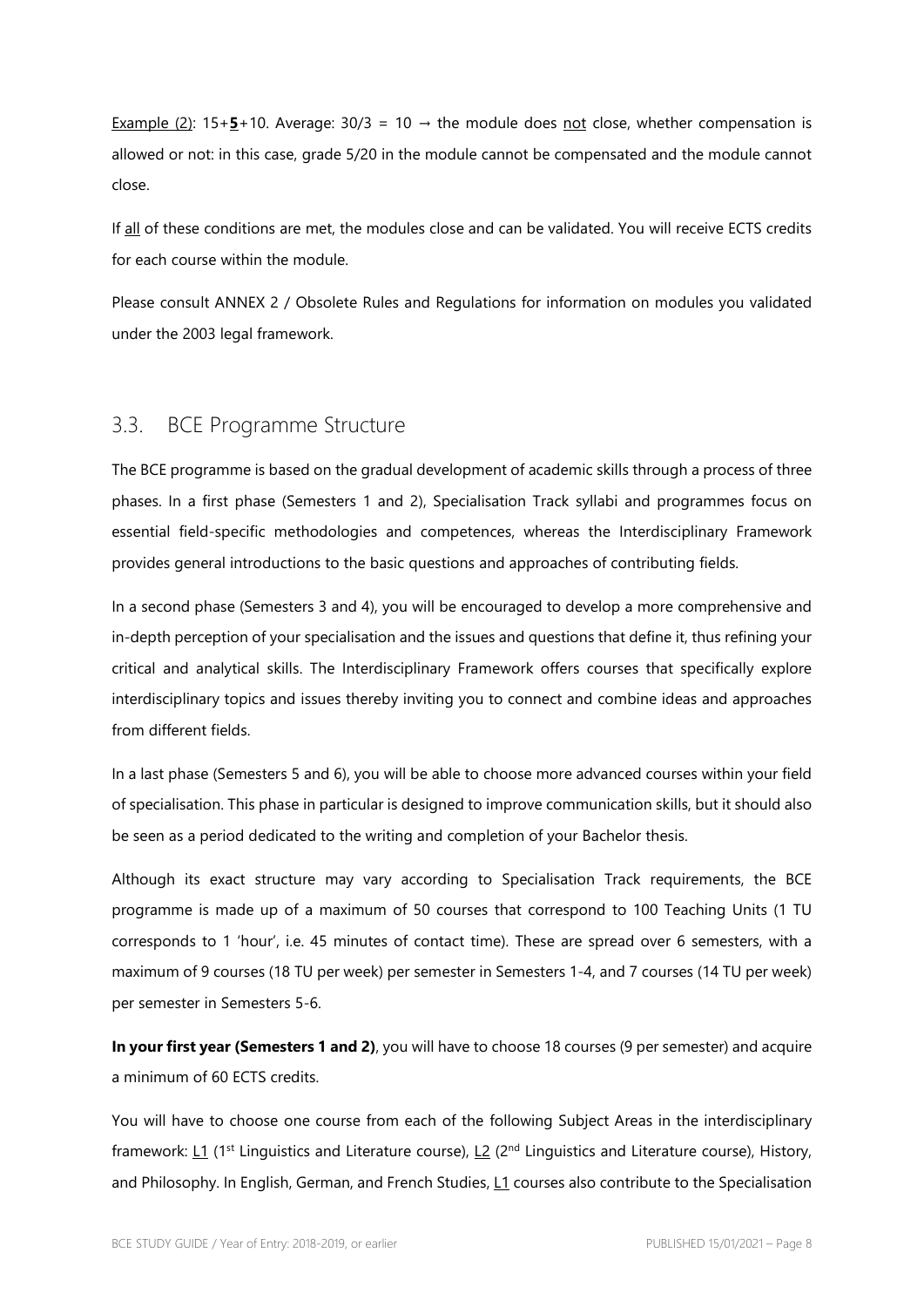Track and constitute the bridge between the Interdisciplinary Framework and the Specialisation Track  $(L1 =$  shared course). This also applies to History and Philosophy in their respective specialisations. Each semester, you must choose L1/L2 courses from two different fields. You can choose between courses of the Specialisation Tracks English Studies, Etudes françaises, and Germanistik. Depending on the course offer, you will also be able to choose between Luxembourgish, Italian, Portuguese, and Spanish courses.

Throughout this phase, the interdisciplinary framework places a focus on the acquisition of general academic knowledge in the contributing fields. Your Specialisation Track will concentrate on foundational and academic competences, such as performing close readings, producing literature surveys, etc.



L = BCE-English Studies, BCE-Etudes françaises, BCE-Germanistik, Italian Studies, Luxembourgish Studies, Spanish Studies, Portuguese Studies

HIST = History; PHIL = Philosophy

**In your 3rd semester**, you must choose 3 courses in your Specialisation Track and 2 Related Fields courses. At this point, the interdisciplinary offer is structured differently: You will be introduced to new Subject Areas such as Media Studies, Art History, Social and Educational Sciences, and Music. You must choose a total of 4 courses in Subject Areas 1, 2, and 3 (at least one in each Subject Area). One of these courses must be chosen from the Subject Area offer of your specialisation. The fourth course can be chosen freely in all Subject Areas. Please refer to the *Global Course Catalogue S3-5* for further detail.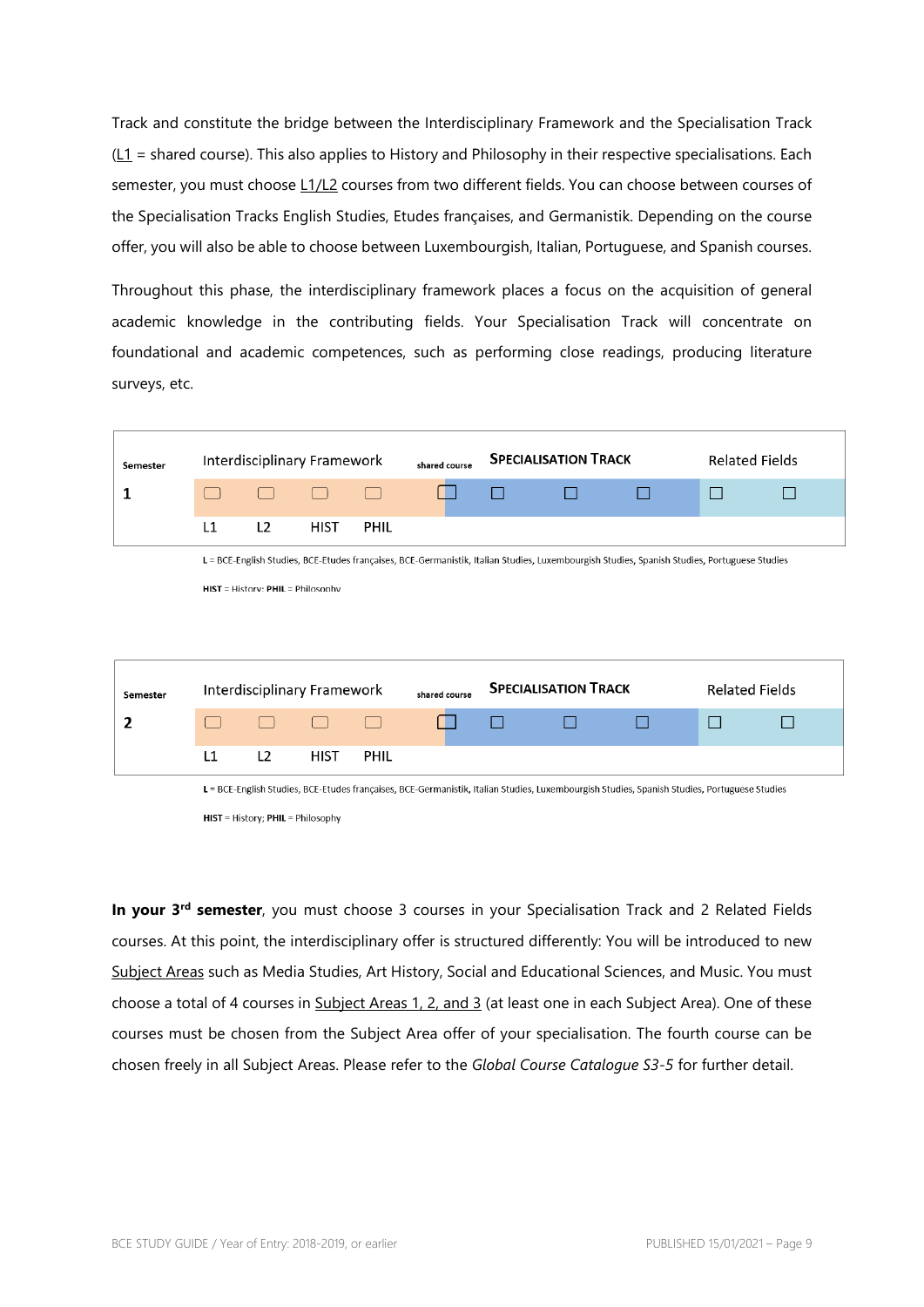

**SUBJECT AREA 1:** Media Studies, Art History, Psychology, Social and Educational Sciences, Music, or Romance Languages and Literatures. **SUBJECT AREA 2:** English, German or French Studies, and **SUBJECT AREA 3:** History and Philosophy.

**During Semesters 4 and 5**, you will need to acquire 30 ECTS credits per semester. The Interdisciplinary Framework offers interdisciplinary lecture series and seminars, in other words, courses that combine approaches and perspectives from different fields for the analysis of a common theme or issue.

**In your 4th Semester**, you must choose 3-4 courses in your specialisation and 1-2 Related Fields courses.

The BCE offers 3 different types of interdisciplinary courses: interdisciplinary lecture series, interdisciplinary seminars that are awarded 6 ECTS credits, and other seminars that contribute to the interdisciplinarity of the study programme.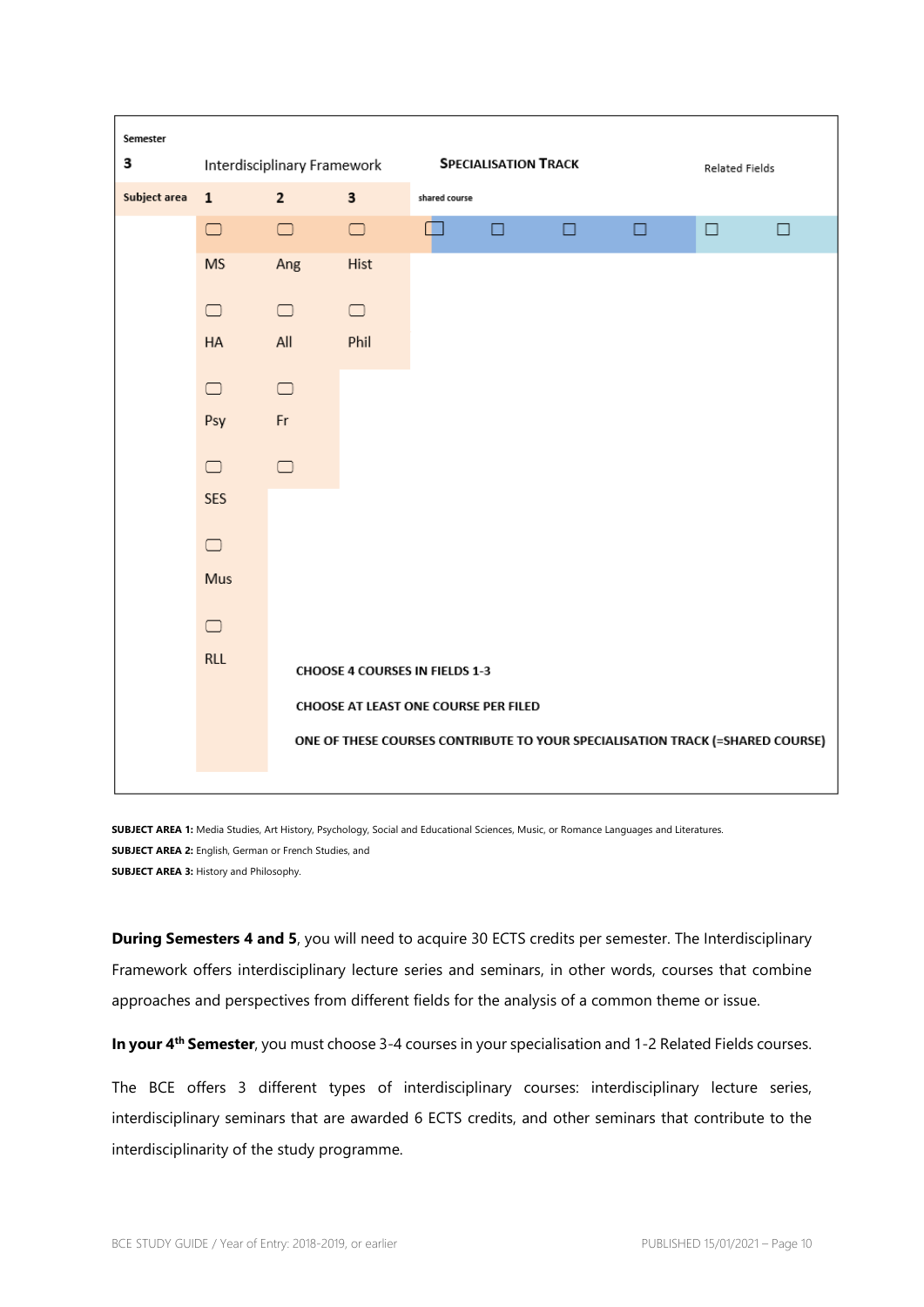Interdisciplinary seminars: These seminars are more advanced than the introductory courses offered in the Interdisciplinary Framework in Semester 3. They are co-organised and ideally co-taught by 2-3 University of Luxembourg members of staff from different disciplines. As a consequence, they differ significantly from lecture series relying on external contributors and are designed to introduce students to interdisciplinary research and approaches. In this respect, they are characteristically bilingual and actively encourage code-switching. The teaching philosophy of these seminars is based on the idea that interdisciplinary work involves a conscious effort to engage with cross-disciplinary boundaries, an endeavour both participating students and members of staff should be committed to. As they rely on the students' own work (debates, presentations, case studies, etc.), the quality of the work produced will affect the learning and reflection processes for everyone involved. As a result, interdisciplinary seminars require a higher level of commitment from participating students.

**In the 5th Semester**, students must choose 3-4 courses in their field of specialisation. For the interdisciplinary framework, you will be able to choose courses from the offer of Semester 3. The same rules apply.

| Semester | Interdisciplinary Framework |  | <b>SPECIALISATION TRACK</b> |  |  | <b>Related Fields</b> |  |  |
|----------|-----------------------------|--|-----------------------------|--|--|-----------------------|--|--|
|          |                             |  |                             |  |  |                       |  |  |
|          |                             |  |                             |  |  |                       |  |  |

3 interdisciplinary courses

**In your 6<sup>th</sup> Semester**, the focus of the Interdisciplinary Framework specifically remains on interdisciplinary courses. Depending on your Specialisation Track, you will have to attend a Bachelor Thesis Seminar / *Examenskolloquium* and 3-4 courses in your field of specialisation.



3 interdisciplinary courses

## <span id="page-16-0"></span>3.4. Difference between (D) and (S) Courses

(**D**) stands for disciplinary and identifies the workload, assessment and number of ECTS credits awarded for a course within a Specialisation Track. Any course you choose within other main fields (English Studies, Etudes françaises, Germanistik, Histoire, and Philosophie) or Subject Areas (Interdisciplinary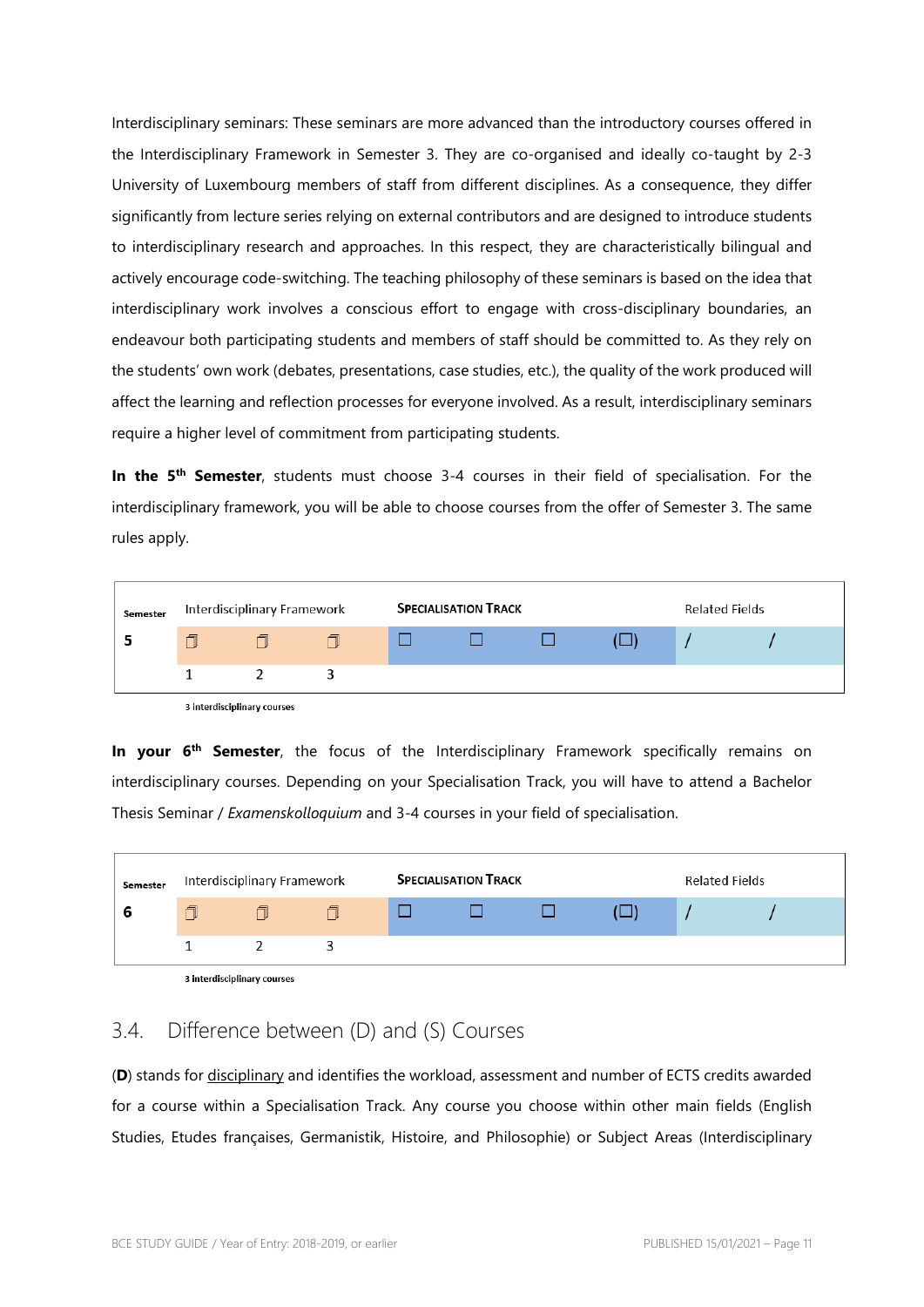Framework, and Related Fields) of the BCE will be registered as supplementary courses, labelled (**S**) courses.

In the University of Luxembourg BCE programme, disciplinary and supplementary courses are assessed and weighted differently. A disciplinary course will require more work than a supplementary course, and as a result, the number of ECTS credits you will be awarded for (D) and (S) courses differs. Details of ECTS weighting and assessment can be found in the respective BCE course descriptions.

# <span id="page-17-0"></span>4. Progression and ECTS Requirements

Progression into the next academic year is not necessarily automatic and depends on the number of ECTS credits you obtain during the academic year in question (see below). Please refer to Article 19 in the *Règlement des études* for further detail.

- ≥ 70 % [43-60/60 ECTS per academic year]: Unconditional Progression. You automatically progress into to the next academic year.
- 50-70% [30-42/60 ECTS per academic year]: Conditional Progression. Progression to the next academic year is possible under certain conditions, but not automatic. The Board of Examiners and/or Specialisation Course Director will establish a study plan covering the next semester or academic year. You must obtain the agreement of your Specialisation Course Director to register in the next semester/academic year and you will have to follow this study plan and enrol in/pass the courses as required.
- < 50% [ 0-29/60 ECTS per academic year]: No Progression. You do not progress into the next academic year is not possible.

### <span id="page-17-1"></span>[AMENDMENT COVID-19/1.5]

For three-year Bachelor programmes, the maximum duration of studies is 10 semesters full-time excluding officially granted interruptions of studies. Normally, if you do not meet all the programme requirements by the end of your 10<sup>th</sup> semester, you are excluded from the programme and you do not obtain your degree. Amendment 1.5 allows students currently in their last possible (10<sup>th</sup>) semester to extend their studies by one semester.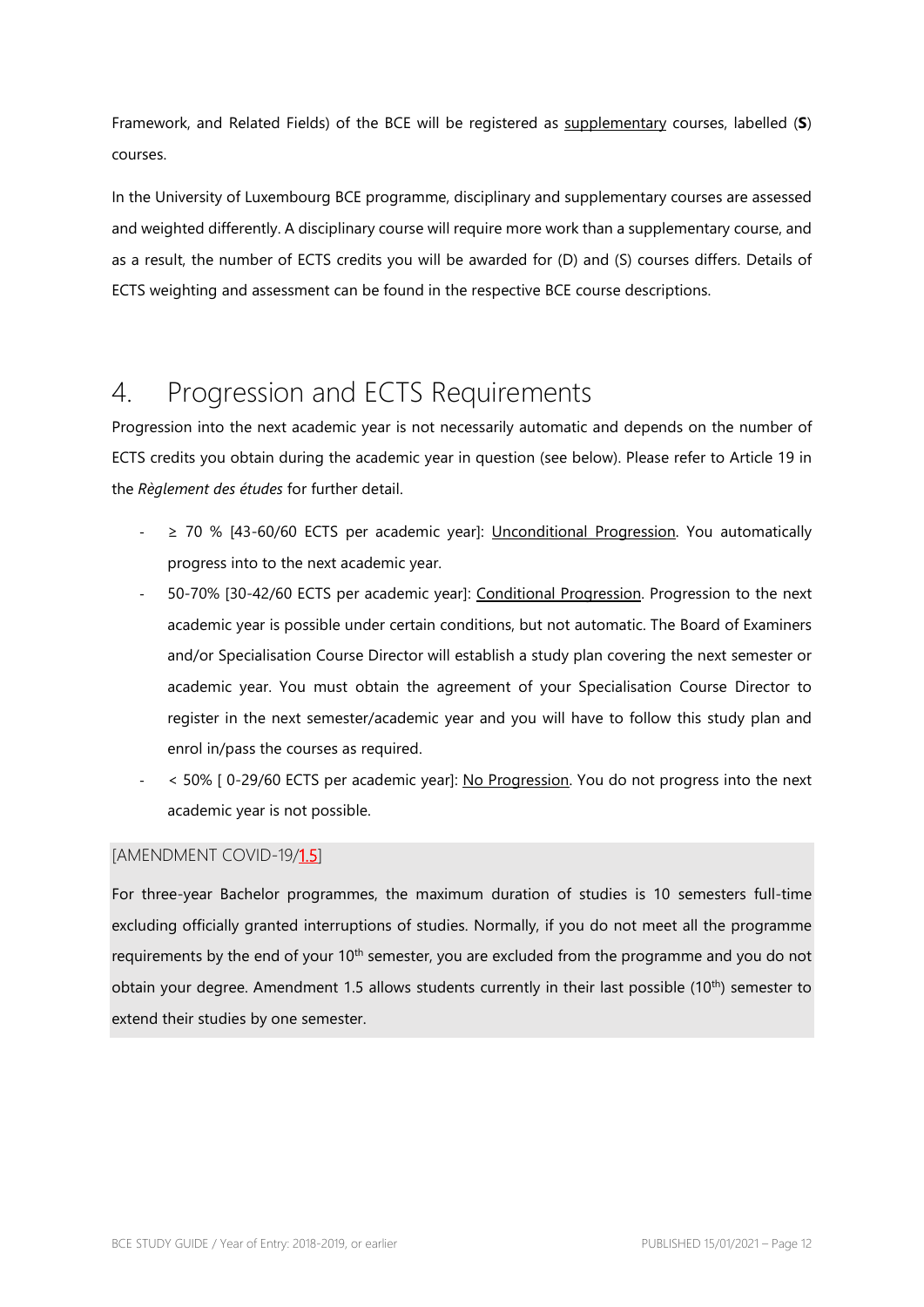# <span id="page-18-0"></span>5. Completing Your Courses and Obtaining ECTS Credits

### <span id="page-18-1"></span>5.1. Forms of Assessment

The University Law distinguishes between the following forms of assessment:

- a. end-of-term assessment, continuous assessment, which happens during the teaching period of the semester, and combined assessment, which combines continuous assessment elements with end-of-term assessment (e.g. presentation + final written exam)
- b. graded vs. ungraded assessment
- c. mandatory vs. optional assessment

These forms of assessment can be combined in different ways at study programme and at course level. These combinations matter because they determine whether you qualify to complete (pass) a course. **To qualify to complete (pass) a course, you must attempt all required assessment tasks**. Failure to do so will result in a 'non-justified absence' (*absence non-justifiée*, or ABS-NJ) on your transcript and counts a 0/20 in the calculation of your average grade. In the BCE, for instance, attendance is considered a form of non-graded mandatory assessment. In other words, failure to meet the attendance requirement of the programme disqualifies you from completing the course, which will be awarded a 'non-justified absence'. In this case, you must retake the course.

You may also have to re-enrol in a course if you do not meet the continuous assessment requirements, as not all assignments are available for second sessions or resits. Please make you check which assessment components are available for second sessions in the course description on the University website.

#### <span id="page-18-2"></span>[AMENDMENT COVID-19/1.6]

The University has chosen not to interrupt academic year and the Summer Semester 2020 is not cancelled. You remain registered for exams for courses you enrolled in. This also means that you must meet all the course requirements as defined and adapted by your instructors (see Section 14 for a description of *synchronous* and *asynchronous* participation). Failure to do so will result in an ABS-NJ.

#### <span id="page-18-3"></span>[AMENDMENT COVID-19/1.8]

If a course had to be cancelled in the course of the Summer Semester 2020, you were granted a justified absence (ABS-J) for the course(s) in question, unless an alternative can be offered. 'Justified absences' are not counted as an attempt at taking exams nor as a zero mark on your transcript.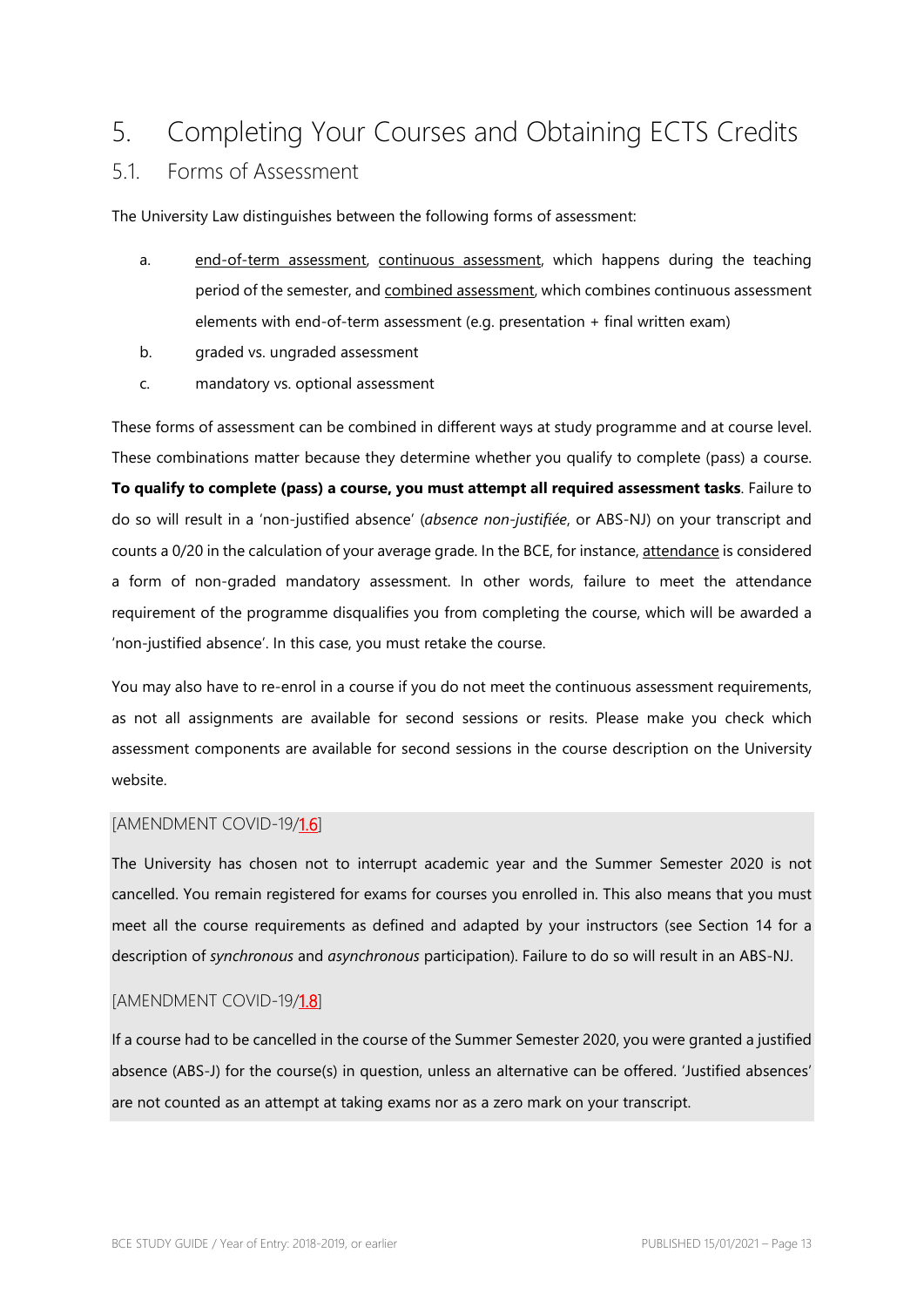## <span id="page-19-0"></span>5.2. Course Enrolment and Exam Registration

To obtain ECTS credits for a course, you must enrol in the course and register for exams. The following rules apply to all attempts at passing a course:

- 1. Enrolling into a course in the Student Portal (*Guichet étudiant*) automatically completes your exam registration.
- 2. You can deregister from a course within the first two weeks of a new semester in the Student Portal (*Guichet étudiant*). Once the deadline has passed, it is no longer possible to unenrol from the course.
- 3. If a course uses end-of-term assessment **only**, you may withdraw your exam registration up to 4 weeks before the official start of the examination period in the Student Portal (*Guichet étudiant*). This is not possible if a course relies on continuous or combined assessment.

## <span id="page-19-1"></span>5.3. Compulsory attendance in the BCE

Attendance is considered a mandatory non-graded form of assessment in the BCE. In practice, this means that if you miss more than three sessions (excused or unexcused), you will be awarded an 'absence non-justifiée', which counts as a 0/20 in the calculation of your average grade. For nonstandard courses (e.g. weekly double meetings, *Blockseminare*, etc.), attendance requirements will be adapted to the course format. Please consult your instructor about specific attendance requirements for non-standard courses.

Exceptions can be made in particularly serious cases, such as a prolonged hospitalisation. **It is your responsibility to keep track of your absences and to make sure that you manage your attendance correctly.** If, for any reason, you foresee an issue, please make sure you inform your instructor and your Specialisation Course Director as early as possible, and if possible, before you miss a session.

Please note that it is also possible to interrupt your studies for serious issues, such as serious health reasons. Interruptions of studies cannot be granted retroactively, so if, for any reason, you need to interrupt your studies, please contact your Specialisation Course Director.

If you miss a session or an exam (or any form of assessment) because of illness or a medical condition, please go to BCE-106 ABSENCES Central on Moodle to hand in your medical certificate. Make sure you follow the instructions carefully.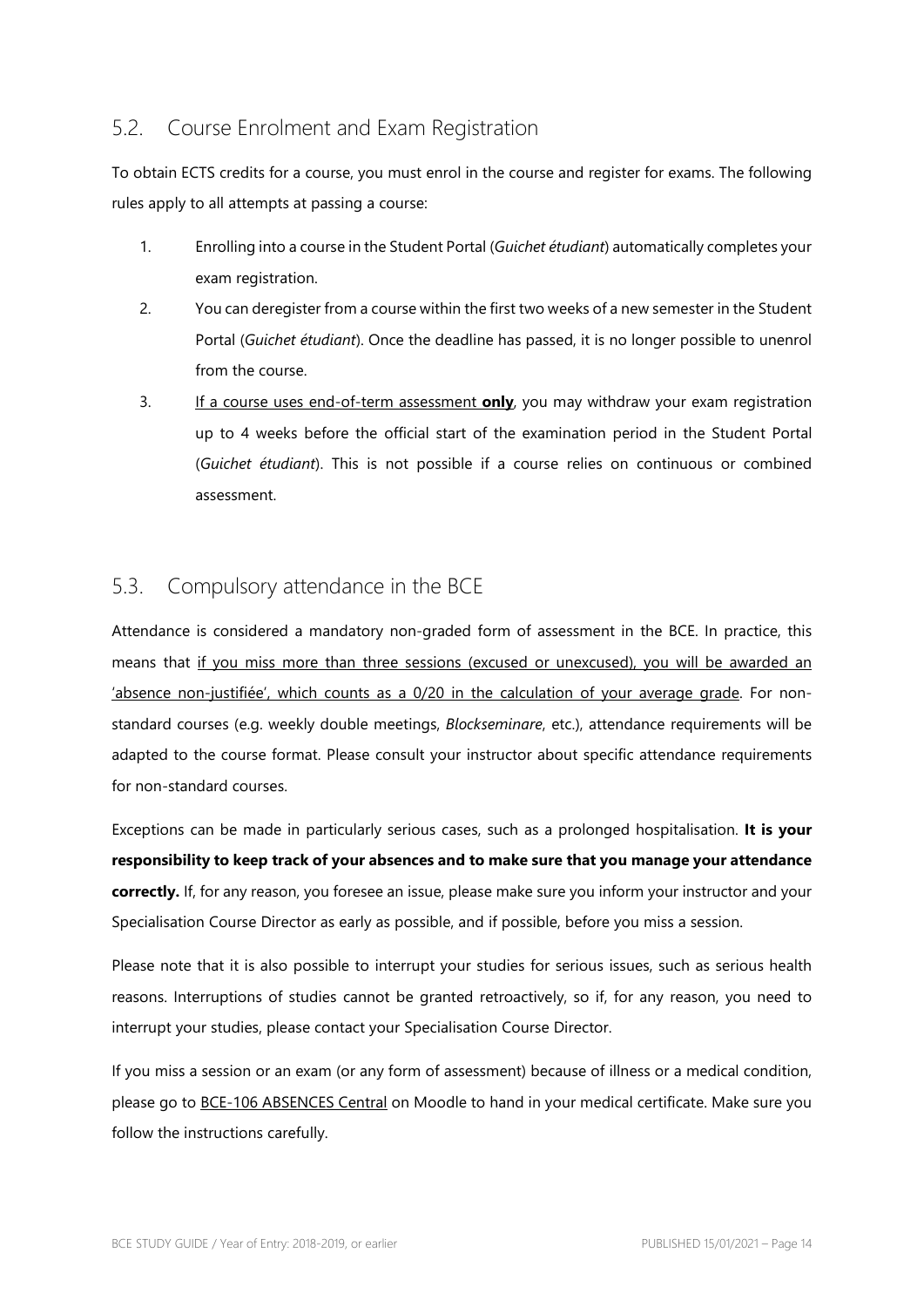#### <span id="page-20-0"></span>[AMENDMENT COVID-19/1.7]

In a remote environment, learning and participation can be *synchronous* (students and staff all meet, interact, and complete tasks at the same time) or *asynchronous* (students complete tasks individually at different times). In the BCE, *synchronous* participation and exchange are encouraged, although we are aware that many factors may interfere with your ability to join an online session at a specific time (internet connections, time zones, family obligations …).

We therefore operate under the principle that **participation = attendance**. Your instructors will define the balance between *synchronous* and *asynchronous* participation. If attending an online session in real time is difficult for you, please talk to your instructors. Please note that it is your responsibility to ensure that you meet the course requirements set by your instructors.

### <span id="page-20-1"></span>5.4. First and Subsequent Attempts at Passing a Course (Retaking Exams)

If you do not pass a course the first time you take it, you can take the course again or opt for a  $2^{nd}$ ,  $3^{rd}$ , or  $4<sup>th</sup>$  session if available.

- Maximum number of examination attempts for regular courses  $= 4$ : you have 4 attempts per examination/course. Please note: It is always the grade of your last attempt that counts towards the completion of your academic year, even if the result of the latest or last attempt is worse than the previous one.
- Maximum number of examination attempts for fundamental courses (*cours fondamentaux*) = 2: for courses officially declared fundamental in the Annexe to the *Règlement des études*, you have a maximum of 2 attempts at passing the course. Fundamental courses cannot be compensated, and you need to obtain a minimum of 10/20 by the end of Semester 4 (cf. *Loi du 27 juin 2018 ayant pour objet l'organisation de l'Université du Luxembourg*, Art. 35.3.c).
- Retaking Exams. In the following cases,  $2^{nd}$ ,  $3^{rd}$  and  $4^{th}$  attempts are possible:
	- a. Failure to pass a course or an examination or failure to attend an examination.
	- b. Improvement of the grade obtained in the previous attempt.

In both cases, you need to register for a 2nd or subsequent attempt in the Student Portal (*Guichet étudiant*). If you wish to improve a passing grade for a course, you must declare your intention to improve this grade within 21 days of receiving your transcript in the 'Grade Improvement' section of the *Guichet Étudiant*.

Failure of a second examination attempt: in this case, we advise you to take the course again. If the course or examination is no longer offered, you must enrol in a new course.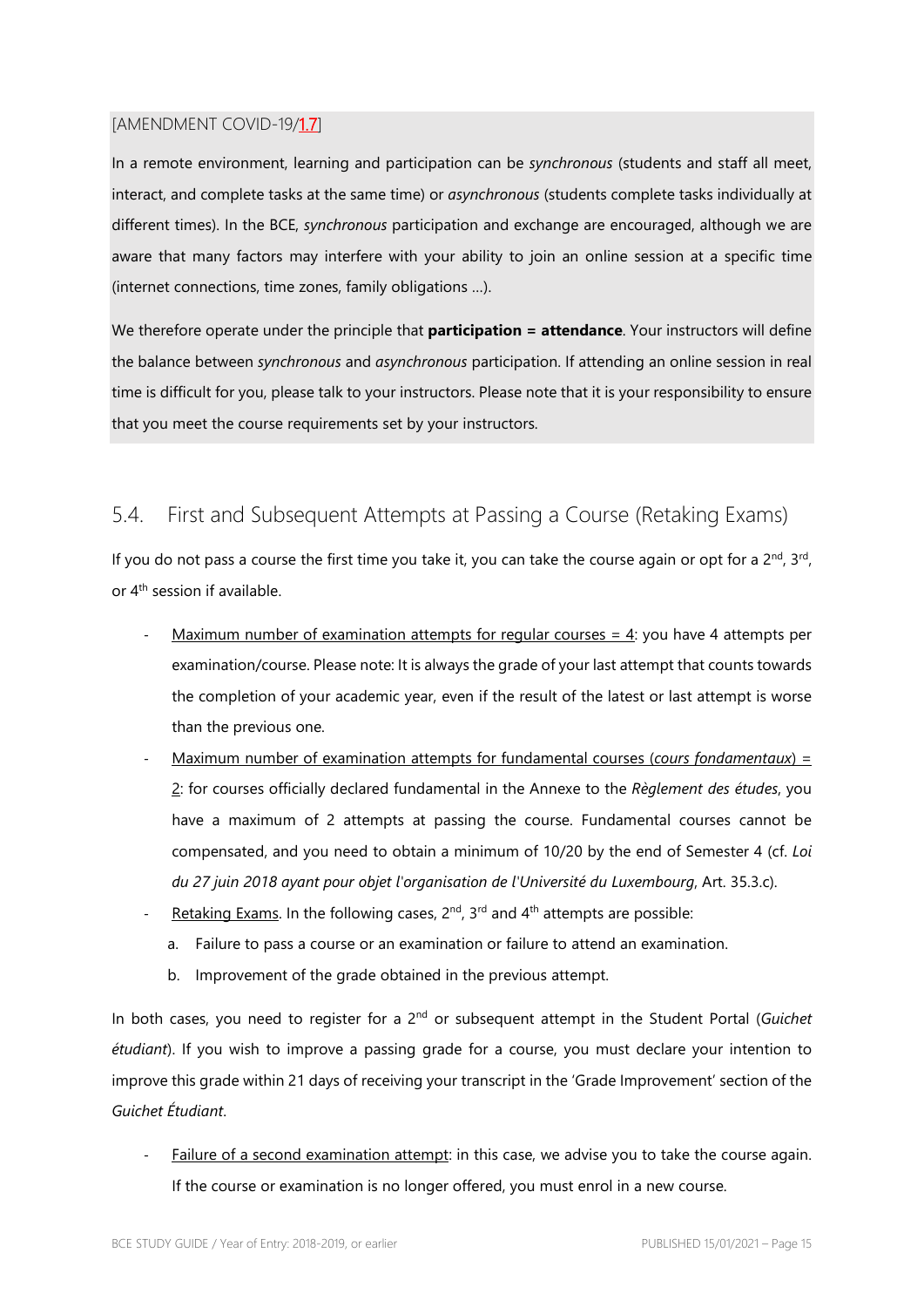- Unjustified absence from oral or written examinations: in case of an unjustified absence from oral or written examinations, a grade of 0/20 is awarded. In your transcript (*Relevé des notes*), this grade appears as ABS-NJ (= *absence non-justifiée*) and counts as one of four examination attempts in the case of regular courses, or two in the case of fundamental courses. This regulation is applicable to the first official examination as well as to further attempts. You may retake the exam up to four times. Whenever you fail to turn up for an exam, you lose one attempt.
- Failure to hand in written work or to complete assignments: in order to qualify to complete a course, you must attempt all assessment tasks, including continuous assessment tasks. If you fail to do so, you will be awarded a grade of 0/20. In your transcript (*Relevé des notes*), this grade appears as ABS-NJ (= *absence non-justifiée*) and counts as one of four examination attempts. Please note that not all continuous assessment tasks qualify for second or subsequent sessions. Again, attendance (non-graded mandatory assessment component) provides a notable example. If you fail to meet the attendance requirements of a course, you will need to take the course again.
- Justified absence from oral and written examinations: if you present a medical certificate to your instructor(s) within 3 working days after the exam, your absence from the exam will be considered justified. In your transcript, this absence will appear as ABS-J (= *absence justifiée*). It does not count as an examination attempt. Hence, there will be no grade awarded. All other justifications must be submitted to the Study Programme Director and validated by the Board of Examiners (cf. *Student Assessment at the University of Luxembourg: Academic Procedure*, p. 26).

Now that the transition period has ended, the new University Law applies to all students. Important information: If you have already accumulated four examination attempts for a compulsory course and none of these have been validated, you will not be able to validate your module and you will be permanently excluded from the study programme.

#### <span id="page-21-0"></span>[AMENDMENT COVID-19/1.4]

THIS AMENDMENT APPLIES IF YOU WERE AN ACTIVE STUDENT ENROLLED IN THE SUMMER SEMESTER 2020. If you failed a course in the Summer Semester 2019-2020, this was not counted as an attempt. However, if a grade below 10/20 was compensated and a module closed, the attempt is counted towards the maximum number of attempts at retaking a course/exam.

Please consult ANNEX 2 / Obsolete Rules and Regulations for information first and subsequent attempts under the 2003 legal framework.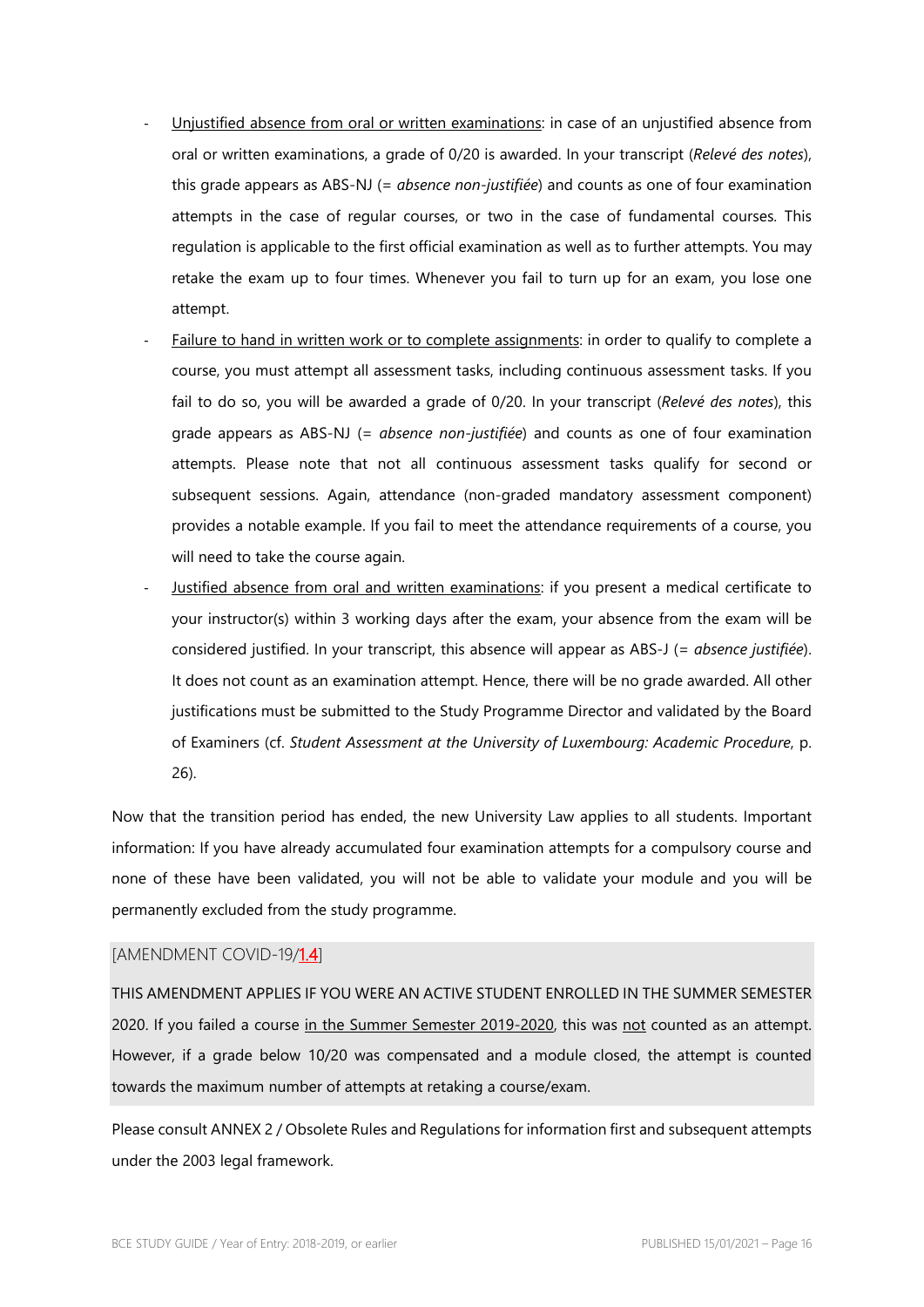# <span id="page-22-0"></span>6. Academic Work and Intellectual Honesty

Academic work must be completed independently, and you must acknowledge the sources you have used in your work, whatever their format (print, digital, YouTube, etc.) may be. This applies to oral and written assignments, whether they are composed at home, individually, as a team, or in an exam or inclass situation. Failure to do so constitutes cheating at best and plagiarism at worst and will not be tolerated. This is especially true for **plagiarism**, the practice of passing other people's work and/or ideas off as your own, in other words, of incorporating them into your work without acknowledgment.

**Academic work may only be submitted once**. Resubmitting a (slightly altered) assignment in a different course constitutes cheating and will be penalised. Please see the *Procédure disciplinaire en matière de fraude et de plagiat au sein de l'Université du Luxembourg* for further detail.

The best way to avoid cheating and plagiarism is to be meticulous about citing your sources and academic conventions. In other words, written assignments such as essays, research papers and reports, and even PowerPoint presentations, will not be considered complete and will be penalised unless they include the following elements:

- 1. Fully Referenced Text or Body: your essay must be formatted according to prevailing academic conventions and fully referenced.
- 2. Full Bibliography: your bibliography must be formatted according to conventions of citation and provide the full bibliographical reference for all sources used. This includes published and unpublished sources, obtained in print or on the internet.

Cover Sheet and Declaration of Authorship: including a cover sheet in your written assignments may also be helpful in this context, as this will remind you of the importance of meticulously keeping track of your sources. The cover sheet and declaration of authorship provided by the University should be used for all written assignments submitted during your studies. They can be found in the *Student Assessment at the University of Luxembourg: Academic Procedure* (Appendix II and III) and are available for download on BCE-100 on Moodle.

# <span id="page-22-1"></span>7. Bachelor Thesis

In order to complete the *Bachelor en Cultures Européennes*, you have to write a Bachelor thesis. In your thesis, you should demonstrate your ability to work independently within a given timeframe. You are expected to present your work according to academic standards and methods. Your Bachelor thesis is written in co-operation with a supervisor who also acts as your first examiner.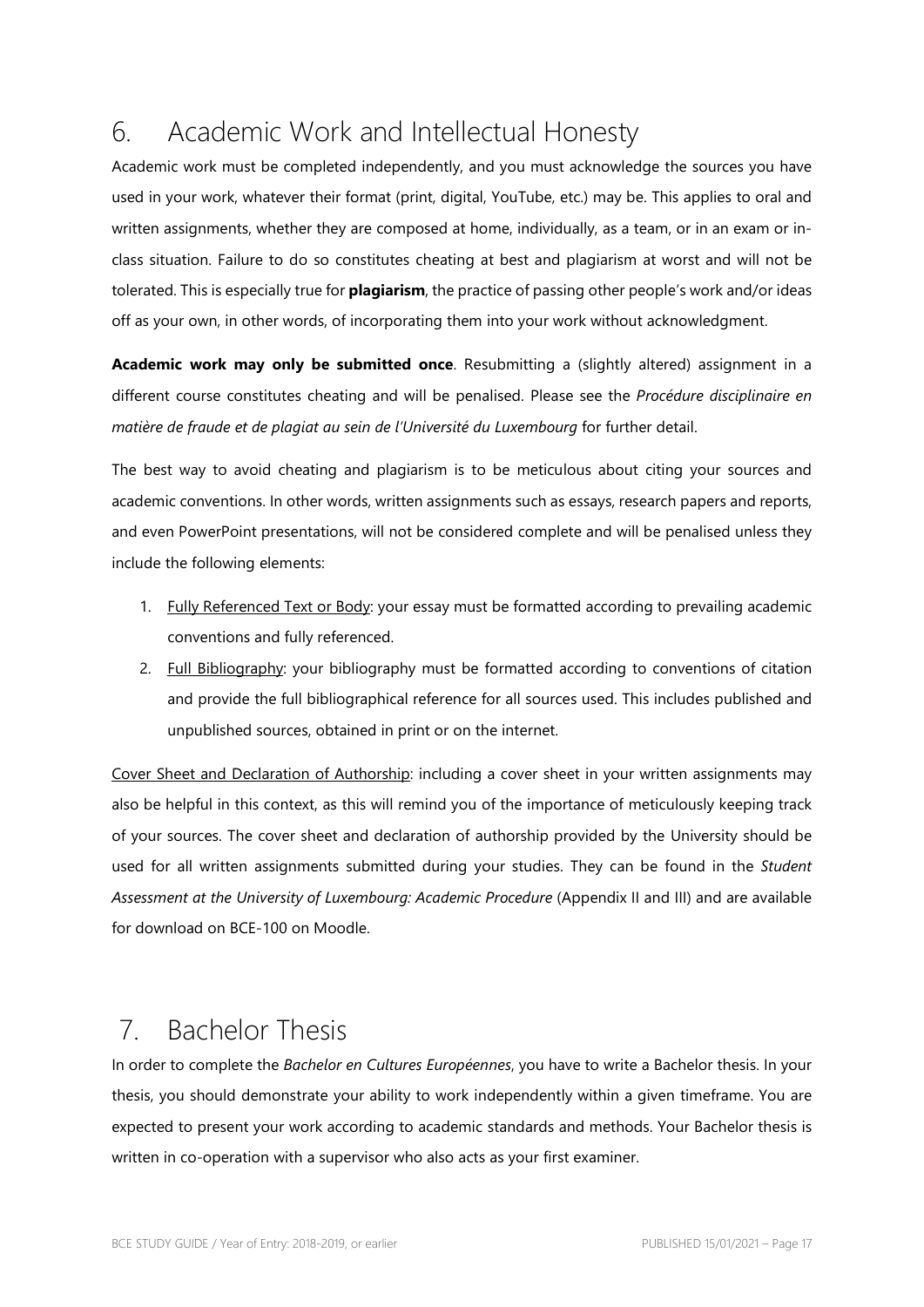The amount of time at your disposal to complete and submit your thesis (a maximum of 6 month) is determined by the date by which you register it on Moodle. There is a three-months registration window, and the longer you wait to register your thesis, the shorter your completion period becomes. From the moment your course enrolment is validated in the *Guichet étudiant*, you must complete and submit your thesis by the next submission deadline. Failure to do so will result in an ABS-NJ (*absence non-justifiée*). As with any course, you have a maximum of four attempts at submitting and passing your thesis. Please keep in mind that the maximum duration of studies for full-time students is 10 semesters (5 years). If you do not finalise and pass your Bachelor Thesis by the end of your  $10<sup>th</sup>$  semester, you will be permanently excluded from the programme.

| <b>SUBMISSION</b>                                                                                                           | <b>May</b>                           | <b>November</b>                 | <b>Platform</b> |
|-----------------------------------------------------------------------------------------------------------------------------|--------------------------------------|---------------------------------|-----------------|
| <b>OFFICIAL ENROLMENT / Step 1:</b><br>Confirm your topic and supervisor                                                    | $01/11 - 01/02$ .<br>Deadline: 01/02 | 01/05-01/08.<br>Deadline: 01/08 | <b>BCE-105</b>  |
| <b>OFFICIAL ENROLMENT / Step 2:</b><br>Upload all required official documents                                               | $01/11 - 01/02$ .<br>Deadline: 01/02 | 01/05-01/08.<br>Deadline: 01/08 | <b>BCE-105</b>  |
| <b>OFFICIAL ENROLMENT / Step 3:</b><br>Enrol in the Guichet étudiant                                                        | February<br>Weeks 1-2                | September<br>Weeks 1-2          | Guichet         |
| <b>Registration Validation</b><br>If you meet the 120 ECTS requirement, your<br>enrolment will be validated in the Guichet. | February<br>Weeks 1-2                | September<br>Weeks 1-2          | Guichet         |
| Consultation hours with the supervisor (at<br>least 3)                                                                      | February-April                       | August-November                 |                 |
| <b>Submission of Bachelor Thesis</b>                                                                                        | 2 May                                | 2 November                      |                 |

<span id="page-23-0"></span>7.1. Registration and Submission of the Bachelor Thesis:

You can only register your Bachelor thesis if you have earned at least 120 ECTS credits before the end of your 5<sup>th</sup> semester (or the semester preceding the submission of your Bachelor thesis).

Depending on your results and the availability of Mobility transcript you may not know how many ECTS you will have at the beginning of your 5<sup>th</sup> semester. This should not stop you from starting the official procedures. Make sure you use the three-month enrolment submission window to develop your project and find a supervisor. Complete Steps 1 and 2 on BCE-105 by the designated deadline.

Your official transcript will be available at the beginning of the semester.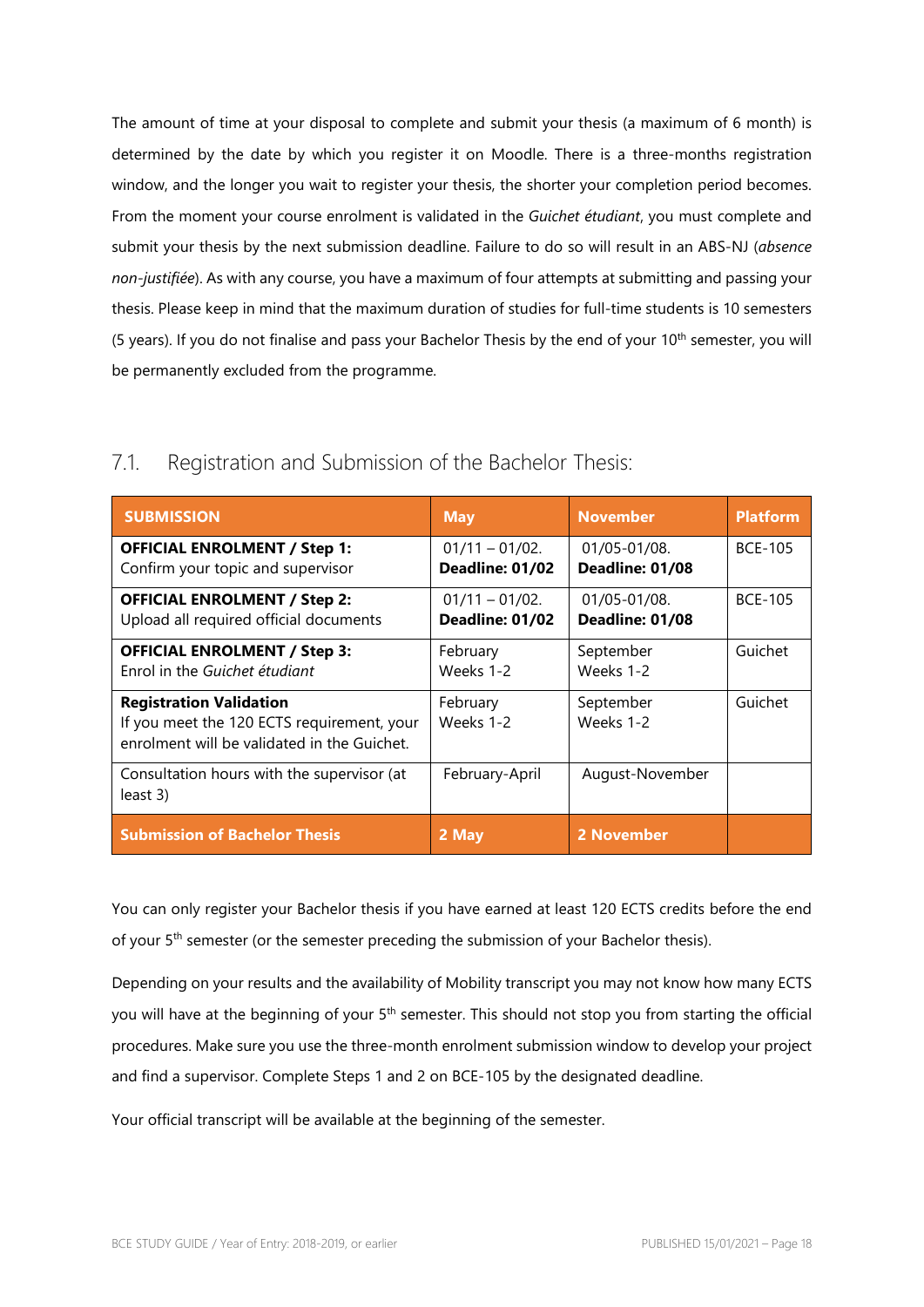- 1. If you have obtained 120 ECTS or more, register your Bachelor Thesis in the *Guichet étudiant*. The BCE Office will check that Steps 1 and 2 (BCE-105) are duly completed, and should this be the case, they will validate your enrolment.
- 2. If you did not hit the 120 ECTS mark, but are still waiting for your Mobility transcript, please register your Bachelor Thesis in the *Guichet étudiant* and contact your Specialisation Course Director. They will review your case. Depending on their decision, your enrolment will be accepted or rejected in the *Guichet*.
- 3. If you have obtained between 110 and 119 ECTS (Mobility credits included), please register your Bachelor Thesis in the *Guichet étudiant* and contact your Specialisation Course Director. They will review your case. Depending on their decision, your enrolment will be accepted or rejected in the *Guichet*.
- 4. If you have obtained less than 110 ECTS and still want to submit your Bachelor Thesis in the upcoming semester, please contact your Specialisation Course Director as soon as possible.

Bachelor theses must be submitted electronically via BCE-105 and in PDF format. Depending on the Specialisation Track, three printed versions must also be submitted.

In justified cases (e.g. documented illness), an extension of 2 weeks can be requested on BCE-105. You will need the agreement of both your supervisor and your Specialisation Course Director.

A Bachelor thesis submitted after the deadline is considered as a failed attempt and is graded 0/20 (ABS-NJ). In this case and if your grade is below 10/20, you will be able to write and submit another Bachelor thesis by the next submission deadline at the earliest. Your graduation will thus be postponed to the following academic year. Make sure you follow the procedures and register your second, third, or fourth attempt by the designated deadline. The supervisor of the new thesis may or may not be the same as the supervisor of the first thesis.

If your thesis adopts an interdisciplinary approach, your Specialisation Course Director will select a suitable external examiner and/or second supervisor for you. The first supervisor and second examiner must each hold at least a Master's degree (or its equivalent).

The supervisor of the Bachelor thesis also acts as the first examiner. Typically, the grade of the work is derived from the average of the grades of the first and second reports.

You are allowed a total of four attempts to complete your thesis. If your thesis fails to meet academic requirements you may have to choose a different topic. Your Course Director and/or supervisor will have to validate your (new) topic.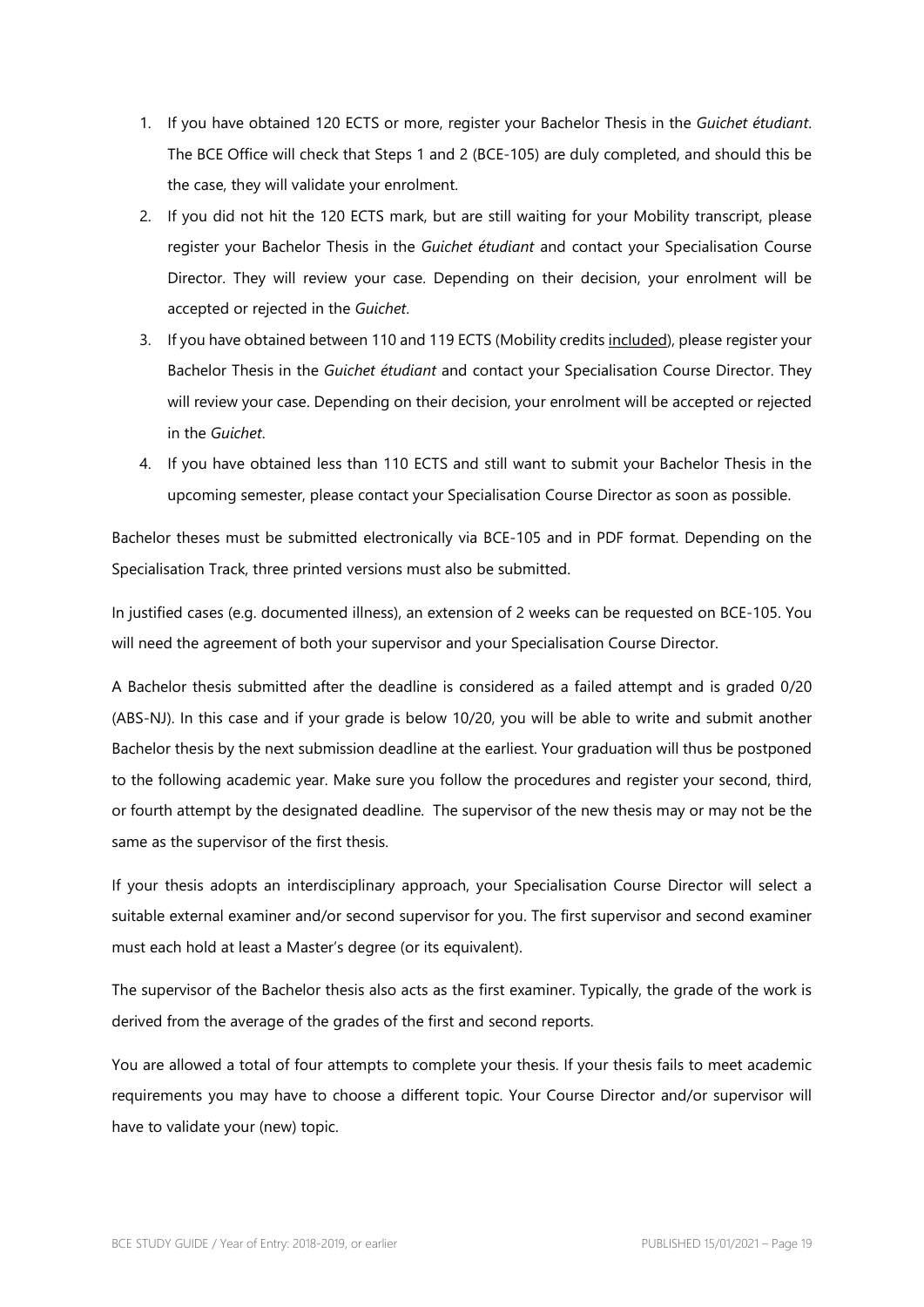Once you have registered to submit your Bachelor thesis, you cannot withdraw the registration. You will be able to submit it at a later date, but you will lose one of a total of four attempts.

# <span id="page-25-0"></span>8. Your University IT Account

Once you have been admitted to a study programme, your University IT Account will be activated. If your admission is conditional, or if you fail to pay the tuition fee, your IT Account will be deactivated.

Your University IT Account gives you access to:

| <b>Service</b>           | <b>Description</b>                                                          |  |  |  |
|--------------------------|-----------------------------------------------------------------------------|--|--|--|
| University Email Account | The University provides you with your own University email address that     |  |  |  |
|                          | takes the following form: firstname.name.001@student.uni.lu.                |  |  |  |
|                          | To connect to your University Email Account, go to https://owa.uni.lu and   |  |  |  |
|                          | connect with your StudentID@uni.lu (as indicated on your student card)      |  |  |  |
|                          | and your password, which was included in the information package sent       |  |  |  |
|                          | to you by the Student Administration.                                       |  |  |  |
|                          | Guide: How to connect to your mailbox                                       |  |  |  |
|                          | Please use your University email account for all your communications with   |  |  |  |
|                          | University and University related business. Academic and<br>the             |  |  |  |
|                          | Administrative staff will ONLY use your University email address to contact |  |  |  |
|                          | you with vital information. It is therefore essential to check this email   |  |  |  |
|                          | account regularly.                                                          |  |  |  |
| <b>Student Portal</b>    | Use the Student Portal to:                                                  |  |  |  |
| (Guichet étudiant)       | Enrol in your courses and register for exams                                |  |  |  |
|                          | Consult your course schedule                                                |  |  |  |
|                          | Print your transcripts in French and English                                |  |  |  |
|                          | Print your enrollment certificate                                           |  |  |  |
|                          | Manage your student contracts<br>$\overline{\phantom{a}}$                   |  |  |  |
|                          | Update your personal data                                                   |  |  |  |
|                          | Update your bank information                                                |  |  |  |
|                          | To refill your copy card                                                    |  |  |  |
|                          | https://inscription.uni.lu/Inscriptions/Student/GuichetEtudiant             |  |  |  |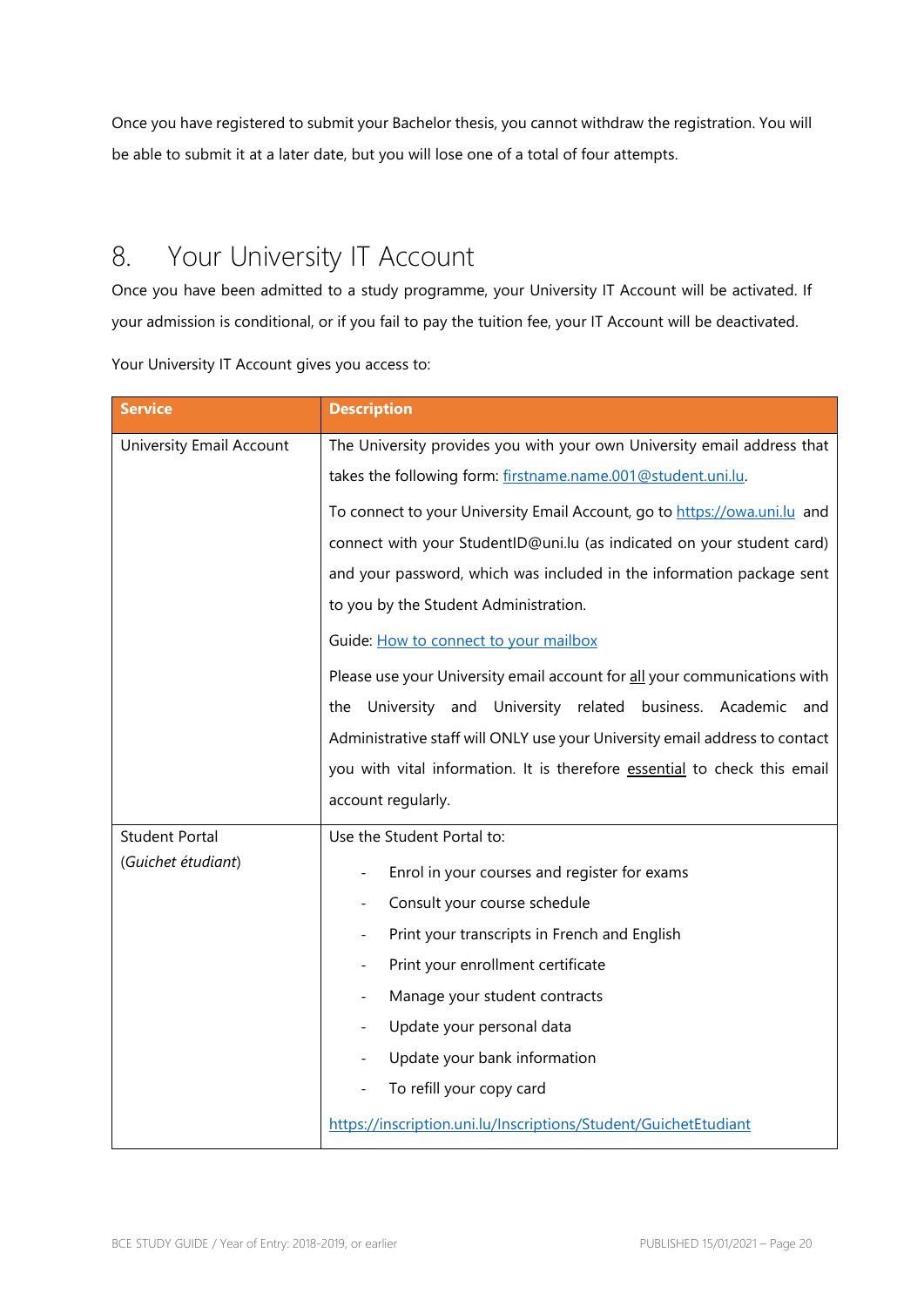| <b>Service</b>                                   | <b>Description</b>                                                          |
|--------------------------------------------------|-----------------------------------------------------------------------------|
| Moodle                                           | The University has an e-learning platform called Moodle. Moodle is the      |
|                                                  | central communication platform of the BCE. You will use it to access course |
|                                                  | materials, to submit assignments, and to participate in remote activities.  |
|                                                  | In the remote environment, Moodle will be central to your student           |
|                                                  | experience.                                                                 |
|                                                  | To access Moodle, please go to http://moodle.uni.lu and login with your     |
|                                                  | StudentID@uni.lu and password.                                              |
| The University Re-<br><b>Registration System</b> | You will need your IT account to re-register in subsequent semesters.       |

# <span id="page-26-0"></span>9. Course Enrolment

**Please note:** When you enrol in a course in the Student Portal (*Guichet étudiant*), you are automatically registered for exams in that course.

**RETURNING STUDENTS:** please note that enrolment procedures have changed!

Course enrolment takes places in the Winter and Summer Semesters during the following periods:

| Course enrolment starts | 1 week before the official start of the semester                                                                       |
|-------------------------|------------------------------------------------------------------------------------------------------------------------|
| Course enrolment ends   | At the end of the second week of the semester                                                                          |
| Please note:            | After the end of the second week of the semester, course<br>enrolment and exam registration will no longer be possible |

Please note: As some courses are only available for a limited number of students, you are encouraged to enrol as soon as possible.

# <span id="page-26-1"></span>9.1 Course Enrolment Step 1: Student Portal (*Guichet étudiant*)

Once you have identified compulsory courses and chosen your optional courses, you will want to enrol. In a first step, please go to the 'Studies' section of the Student Portal (*Guichet étudiant*), choose 'Course enrolment', and look for the courses you wish to enrol in. Make sure you read the information provided on this page carefully and follow the guidelines provided in the *Student Manual for Course Registration*  issued by the IT Service.

information about the number of ECTS available for the course, the Moodle Course Enrolment Key, type of assessment (end-of-term, combined, continuous), prerequisites, course objectives, details, and sessions …

 $\odot$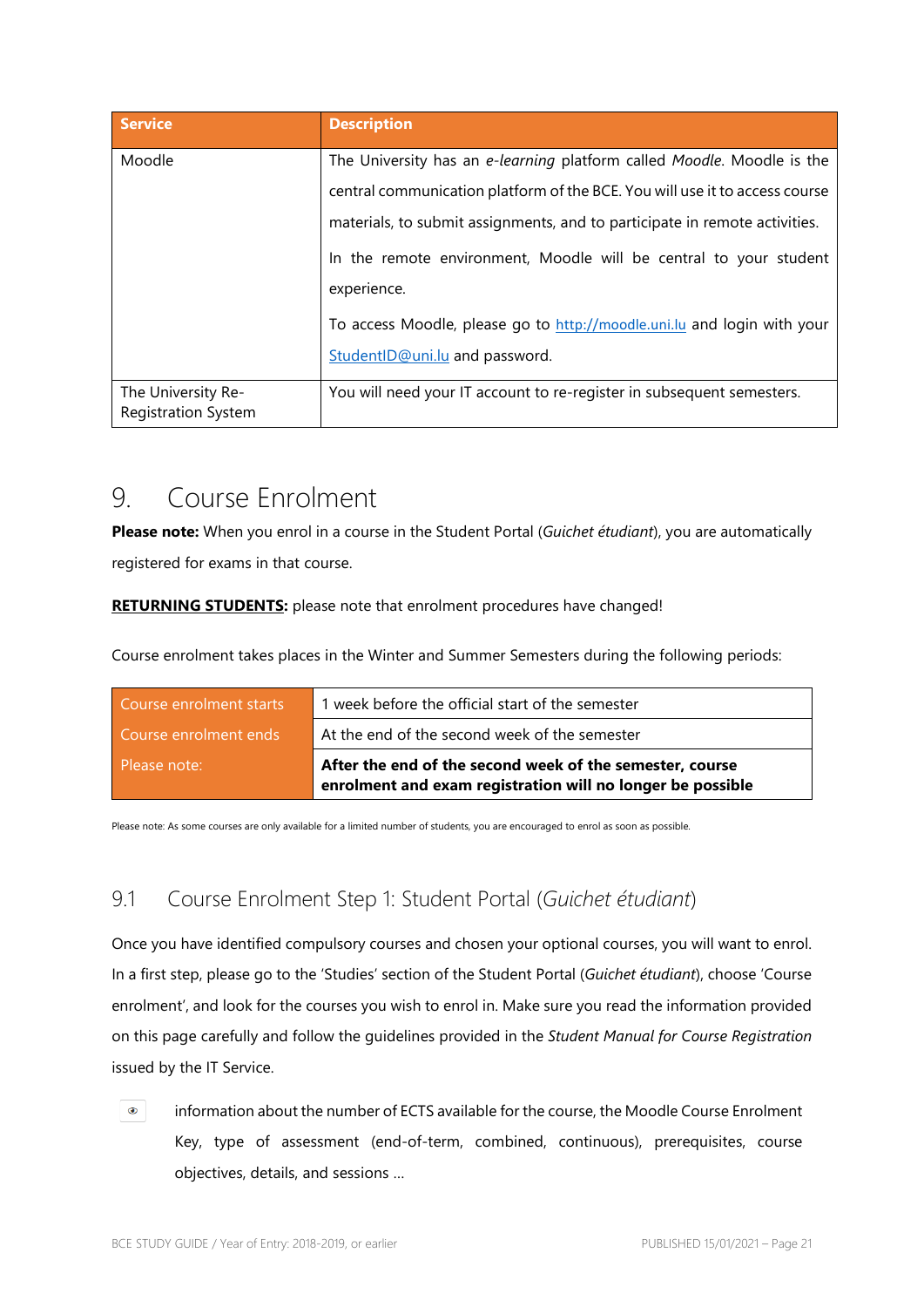- Before you enrol, clicking this button will provide information about whether you are enrolled in the semester in which the course is offered. If this is not the case, you will not be able to enrol in this course.
- $\bullet$

 $\mathbf{i}$ 

After you enrol successfully, you will be provided additional information. Clicking on the (!) symbol will give you access to the **Moodle Enrolment Key** for this course.

Please note: you do not need to re-register for a course, if you want to retake the exam ( $2^{nd}$ - $4^{th}$  attempt). However, if you wish to take the course again, you may do so. This means that you will have to meet all the course requirements (attendance and assessment) again.

If available, you can register to retake the exam only in the 'Manage exams' section of the Student Portal (*Guichet étudiant*). Exam Registration takes place in the first four weeks of the semester (check your Student Portal (*Guichet étudiant*) for exact deadlines.

## <span id="page-27-0"></span>9.2. Course Enrolment Step 2: Moodle

In order to enrol in a course on Moodle, please access it using a specific Enrolment Key. When you join a course on Moodle, it is important to think about the status you will have in the course. You can either join as a 'regular student'. This means that you will need to meet all the course requirements in terms of assessment and attendance. If you want to retake the exam, you do not need to re-enrol in the course. If this is your case, please enrol as a Repeater using the 'REPEATER' key.

| <b>Key</b>             | Are you choosing this course as a:                                                                                                                                                          |
|------------------------|---------------------------------------------------------------------------------------------------------------------------------------------------------------------------------------------|
| <b>REGULAR STUDENT</b> | Click on the $\circledcirc$ or $\bullet$ symbol in the Student Portal (Guichet étudiant) to<br>obtain your Moodle Enrolment Key.                                                            |
| <b>REPEATER</b>        | You do not need to re-enrol in a course for which you want to retake the<br>exam, but you can gain access to the course materials by using the following<br>Moodle Enrolment Key: REPEATER. |
|                        | Please note: joining the course on Moodle does not constitute exam registration.<br>You will have to register for exams in the Student Portal (Guichet étudiant).                           |

If you encounter any difficulties accessing the course with your enrolment key, please contact the Moodle Support Team.

# <span id="page-27-1"></span>10. Moodle

### <span id="page-27-2"></span>10.1. Technical Details

If you have not used Moodle [\(https://moodle.uni.lu\)](https://moodle.uni.lu/) yet, you will have to activate your Moodle Account with your University login. This is only possible once you have logged in to your University email account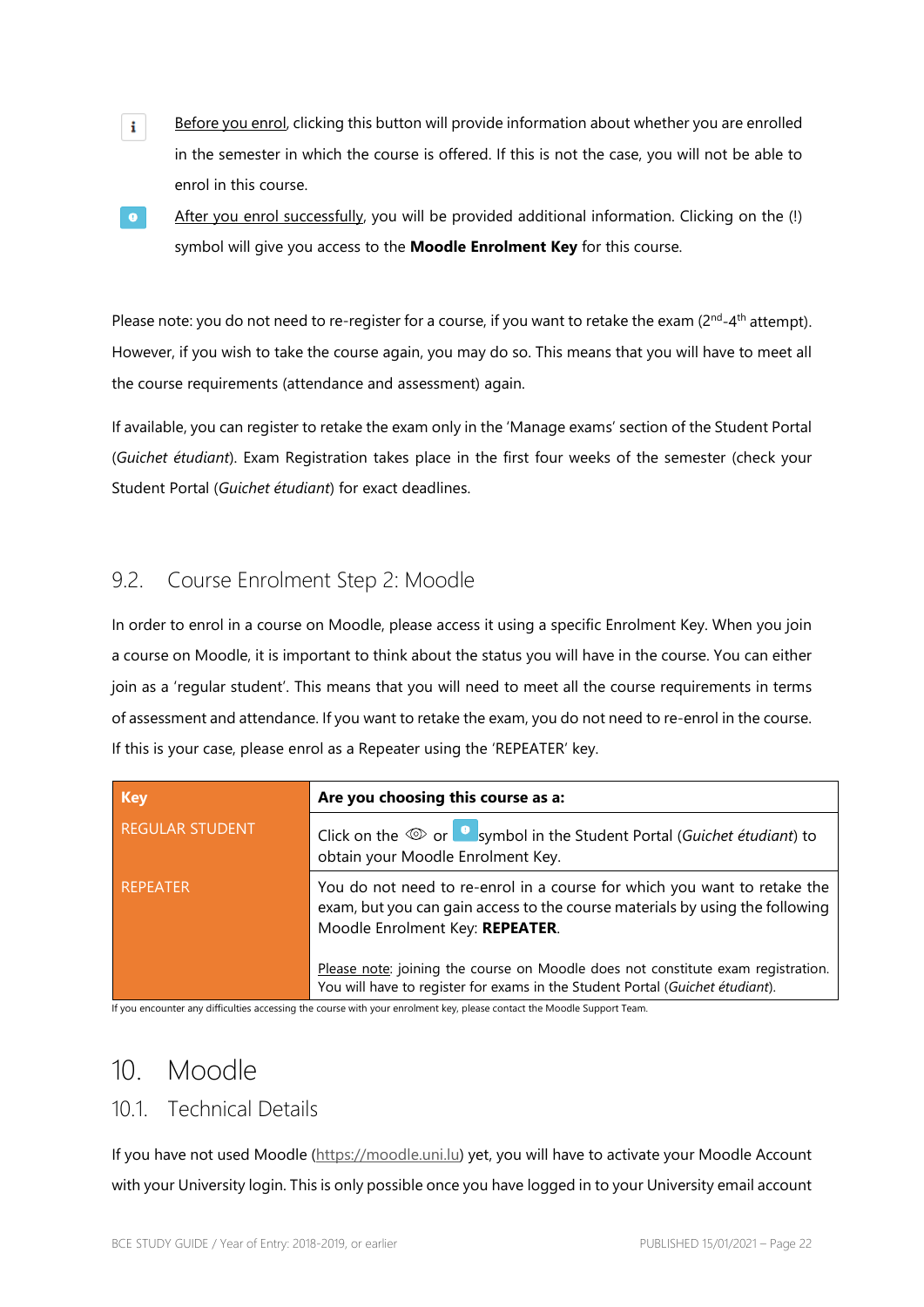on [https://owa.uni.lu.](https://owa.uni.lu/) You can find your University Account login and password in the information material provided to you by the Student Administration (SEVE) when you finalised your registration.

## <span id="page-28-0"></span>10.2. Understanding Moodle Course IDs

The Moodle Course ID is different from the Moodle Enrolment Key. It serves to identify the course on the Moodle platform and provides information about the course itself.

| <b>Course Title</b> | American Studies 1: American Ideas and Ideals                                                                                                                                       |  |  |
|---------------------|-------------------------------------------------------------------------------------------------------------------------------------------------------------------------------------|--|--|
| Moodle Course ID    | BCE-ES-309-04                                                                                                                                                                       |  |  |
| What it means:      | The alphanumerical 'Moodle Course ID' identifies your course on the<br>platform.<br>= English Studies<br>ES<br>= Semester 3, Module 09<br>309<br>= fourth course in Module 09<br>04 |  |  |

The fastest way to find a course on Moodle is to use the Moodle Course ID. You can enter it, or part of it into the search box on Moodle to find either a specific course, or all the courses on offer in a specific programme. Thus, for instance, searching for BCE-ES-309-04 on Moodle will take you straight to *American Studies 1*. Searching for BCE-ES will give you a list of all English Studies Courses, whereas BCE-ES-3 will list all the English Studies courses in the third semester, etc.

## <span id="page-28-1"></span>10.3. Moodle Support

| Moodle-Support           | Student IT Helpdesk | https://unilux01.atlassian.net/wiki/spaces/ITSH/overview |
|--------------------------|---------------------|----------------------------------------------------------|
| <b>BCE Co-ordinators</b> | Sandra BAUMANN      | sandra.baumann@uni.lu                                    |
|                          | Liz STRAUS          | liz.straus@uni.lu                                        |

# <span id="page-28-2"></span>11. Communication in the BCE Programme

## <span id="page-28-3"></span>11.1. BCE-100: The main BCE-Communication platform

The BCE-100 is used as the primary means of communication between the BCE Office, teaching staff, and students. **Important programme information will be posted here**, as will invitations to special events and information pertaining to the organisation of the BCE programme. You are advised to at check BCE-100 for possible updates least once per week.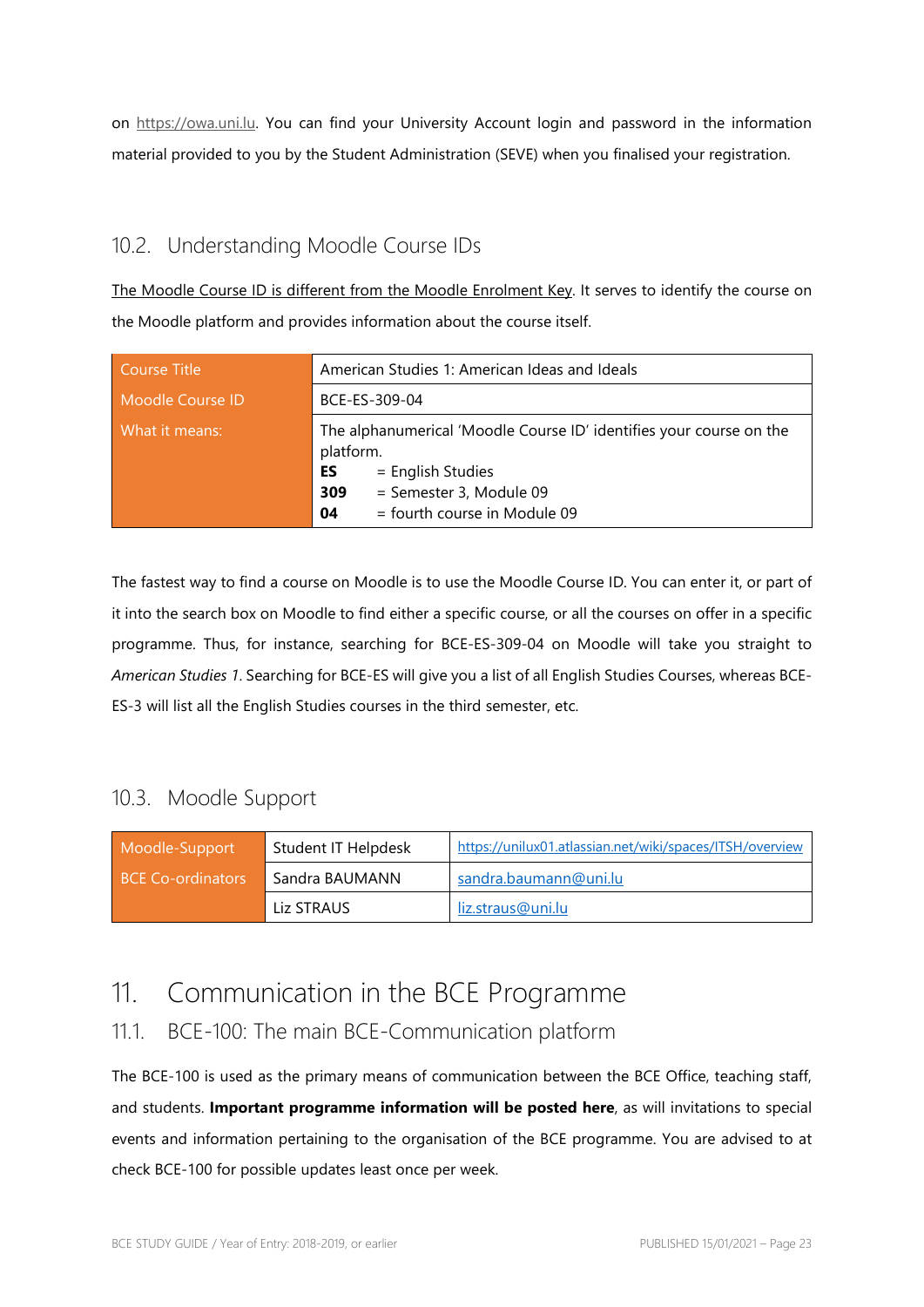### <span id="page-29-0"></span>11.2. Announcements and Calendar

The Announcements and Notice Boards as well as the Calendar are used to inform you of any schedule changes, such as new events and room arrangements. Any message posted on the Notice Board or an Announcement Forum will automatically be sent out to your University email address by [noreply@moodle.uni.lu.](mailto:noreply@moodle.uni.lu) However, should you encounter any difficulties, please check the [Student IT](https://unilux01.atlassian.net/wiki/spaces/ITSH/overview)  [Helpdesk.](https://unilux01.atlassian.net/wiki/spaces/ITSH/overview) 

Please note that the Announcements and Notice Boards act as archives, which means that they can be consulted by you at any time. Any information posted on a Moodle forum will be deemed official and published.

### <span id="page-29-1"></span>11.3. BCE-102 Mobility

On BCE-102 Mobility you can find a lot of useful information concerning your semester abroad.

### <span id="page-29-2"></span>11.4. BCE-103 EXAM Central

On BCE-103 EXAM Central you can find everything regarding the BCE examination period, including rules and regulations, exam timetables, and other relevant information.

### <span id="page-29-3"></span>11.5. BCE-104 APPLY TO JOIN BCE Seminars and Workshops

Through BCE-104 Apply to Join you can enrol in workshops and seminars.

### <span id="page-29-4"></span>11.6. BCE-105 Bachelor Thesis Central

On BCE-105 Bachelor Thesis Central, you must register your Bachelor thesis and upload the final version of your work. This is also where you will find important information regarding your Bachelor thesis and where you will be able to apply for a two weeks' extension on BCE-105.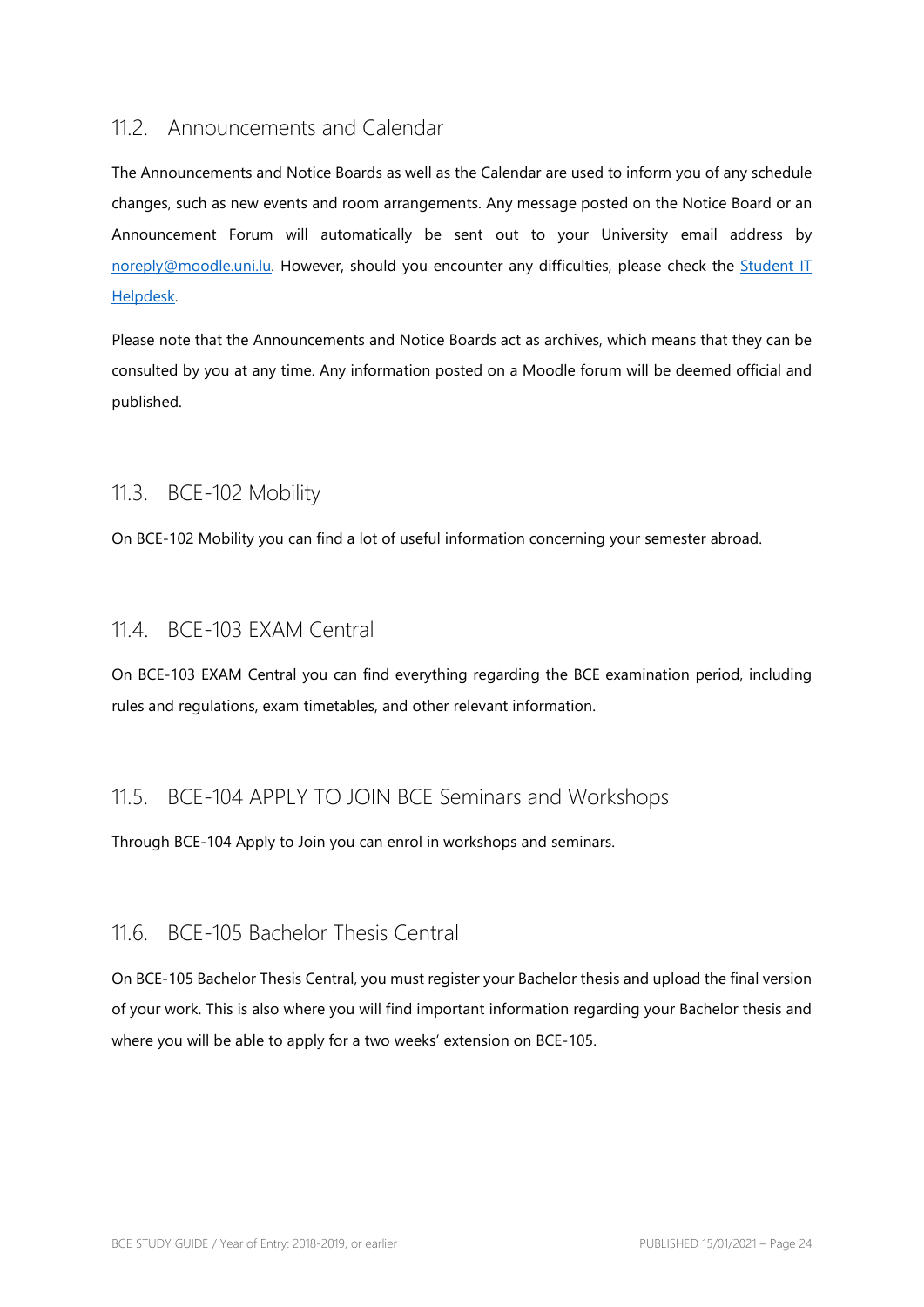### <span id="page-30-0"></span>11.7. BCE-106 ABSENCES Central

Please go to BCE-106 if you miss a class or an exam. Upload your medical or other certificate(s) in the dedicated spaces. Information provided here will be treated confidentially. Only authorised staff, specifically the BCE Office staff and the Programme Director, Specialisation Course Directors, and their deputies, will have access to your certificates.

If your situation requires a greater level of confidentiality, please contact the Programme Director, Specialisation Course Director, or the BCE Office directly.

# <span id="page-30-1"></span>12. Use of Laptops, Tablets, and Smartphones in the Classroom

Laptops, tablets, and smartphones can be very useful in classroom situations, but they can also be disruptive and prevent both you and teaching staff from making the most of their contact time. Your instructors may decide to implement one of the following policies at any time:

- 1. ban laptops, tablets, and smartphones from their courses completely;
- 2. punctually allow the use of laptops, tablets and smartphones for certain class activities;
- 3. generally allow the use of laptops, tablets, and smartphones in their courses (in lectures, for instance).

Your instructor's decision will depend on their teaching methods and the needs of the class and will be communicated to you at the beginning of the semester.

### <span id="page-30-2"></span>12.1. Appropriate and Inappropriate Use of Digital Tools in the Classroom

Since we are constantly surrounded by digital tools, it may not always be easy to decide when and how digital tools are considered appropriate or not. Please, abide by the following distinction:

- The use of laptops, tablets, and smartphones for **non-class-related activities** is considered inappropriate. Even a 'quick look at your phone or at the Facebook tab that happens to be open' is disruptive: both your fellow students and your instructors will notice and may be bothered by this.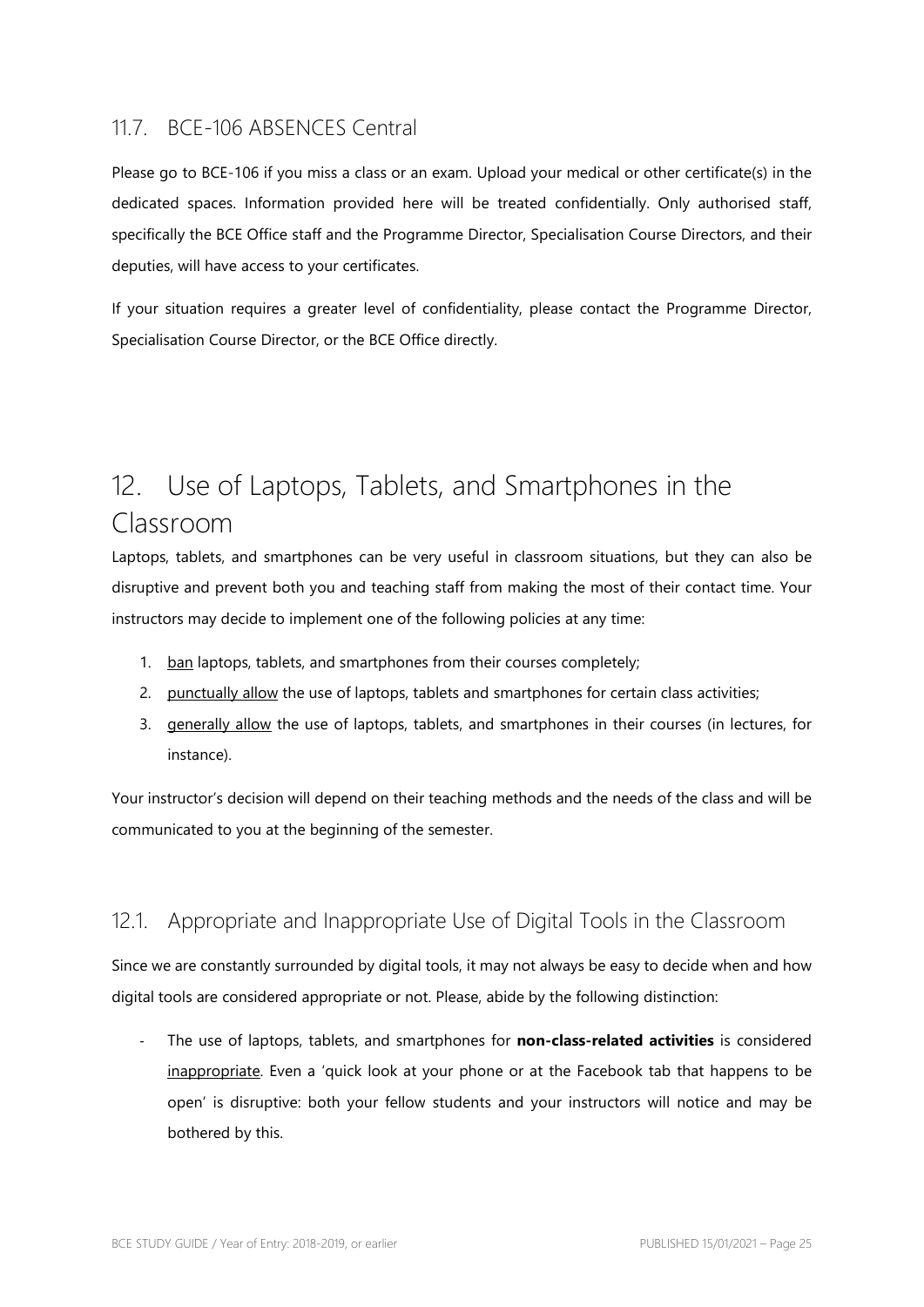- The use of laptops, tablets, and smartphones for **class-related activities** is considered appropriate.

In conclusion, laptops can be very useful in situations where you are not required to participate actively, such as lectures for instance, as they will allow you to take notes efficiently during the class itself. During seminars and student presentations, on the other hand, laptops can be disruptive, as your primary focus in seminars should be to contribute to the ongoing discussion. If a seminar includes a workshop activity, however, laptops may again be useful, as they might allow you to find information or write and edit your workshop account 'in real time'. Your instructors will know whether laptops are useful or not during their sessions, and we expect you to respect whatever policy they choose to implement in class.

#### <span id="page-31-0"></span>[COVID 19 / Impact on Use of Digital Tools in the Virtual Classroom]

Obviously, as a result of the coronavirus pandemic, most of your classrooms have become virtual classrooms and you will rely heavily on digital tools to 'attend' lectures and engage with other students. The principles delineated above also apply in the virtual environment, however. While 'in class' you should concentrate on class, and we would advise you to minimise the channels of communication you keep open to what is necessary for class. On the one hand, this may improve the quality of your internet connection and on the other, it may actually help you to stay focused.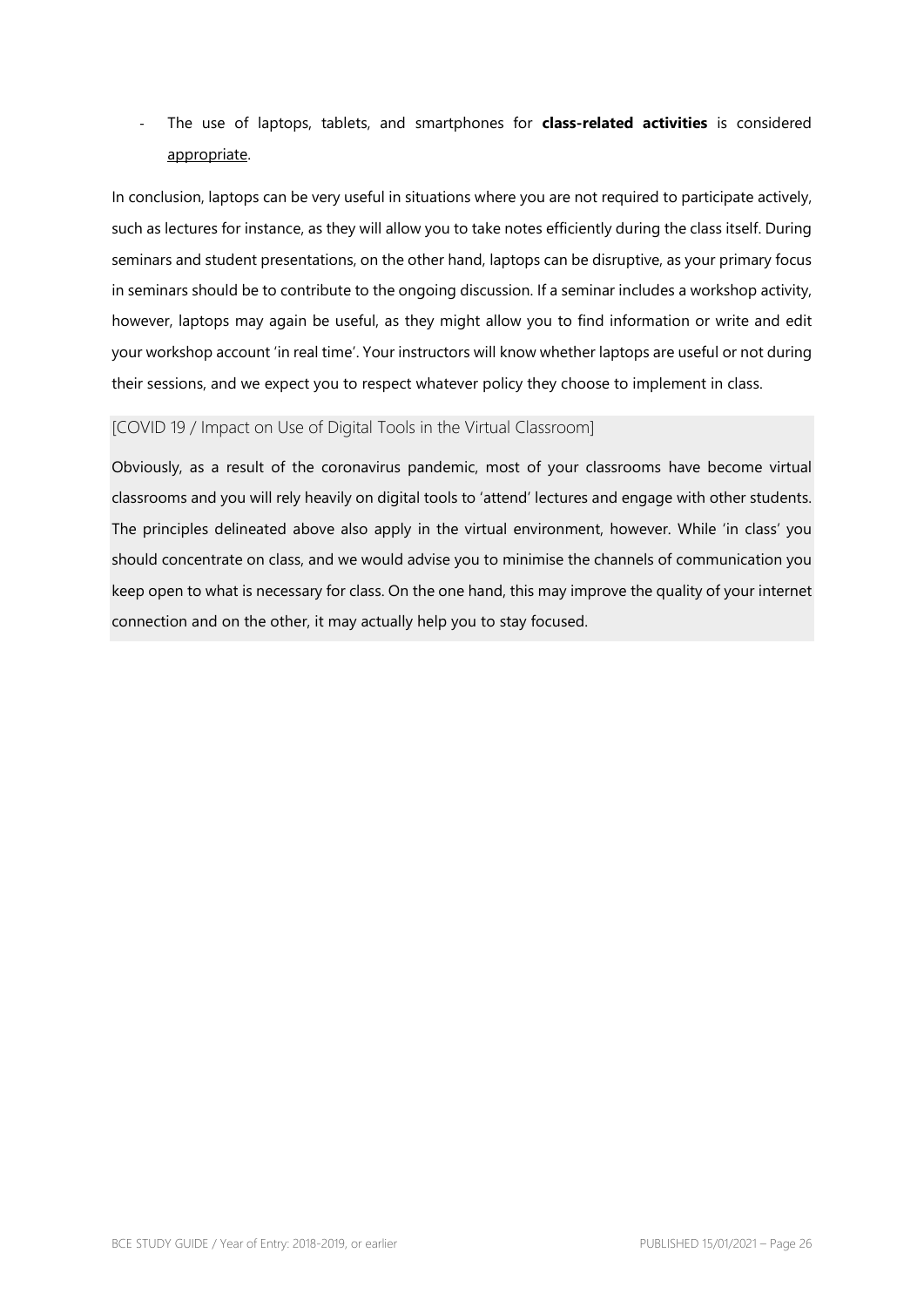# <span id="page-32-0"></span>ANNEX 1 / Exceptional Measures in Response to the Covid-19 Crisis for the Summer Semester 2020

### <span id="page-32-1"></span>VRA 2020-04/01: Student Assessment and Progression

IN THIS DOCUMENT, THE AMENDMENTS BELOW ARE REFERRED TO AS [AMENDMENT COVID-19/**1**.x][1](#page-32-2)

Following the exceptional circumstances that the University of Luxembourg is facing during the summer semester 2020, there is a need to temporarily adjust a number of internal rules governing the student assessment and progression process.

The modifications to the student assessment and progression process are established to fit the temporary contexts of the remote teaching process and its unavoidable impact on courses and assessments.

The modifications also take note of the educational needs of each faculty and study program at the University, as to provide the means to complete the semester in a flexible manner.

The list of special arrangements to the assessment and progression process for each faculty and study program is included in Annex 1. It is expected that students who are due to complete their study this semester will be able to do so and graduate by the end of the calendar year 2020.

The following arrangements are applicable to all study programs at the University for the summer semester 2020:

- 1.1. The 50% rule (30 ECTS) for passing from the first to the second year (article 36, paragraph 2, point 1, of the law of 27 June 2018 organising the University of Luxembourg) for all students having obtained at least 1 ECTS credit in the academic year 2019/20, will be applied at the end of the winter semester 2020/21, i.e. 30 ECTS credits must have been obtained by the end of the third study semester (for a full-time student).
- 1.2. Course sessions and exams can take place until 4 September 2020. Course sessions and exams scheduled after 4 July must be announced at least one month in advance.
- 1.3. Exam retakes can be exceptionally offered during the semester. The Study Programme Director decides whether this possibility will be available for courses of the programme and communicates the decision to all teaching staff of the programme before the end of the course period. Time

<span id="page-32-2"></span><sup>1</sup> Though the document was published in the Summer Semester 2019-2020, (some of) these decisions have effects beyond 2019-2020. Please make sure you consult the University FAQ regularly for up-to-date information: https://wwwen.uni.lu/coronavirus.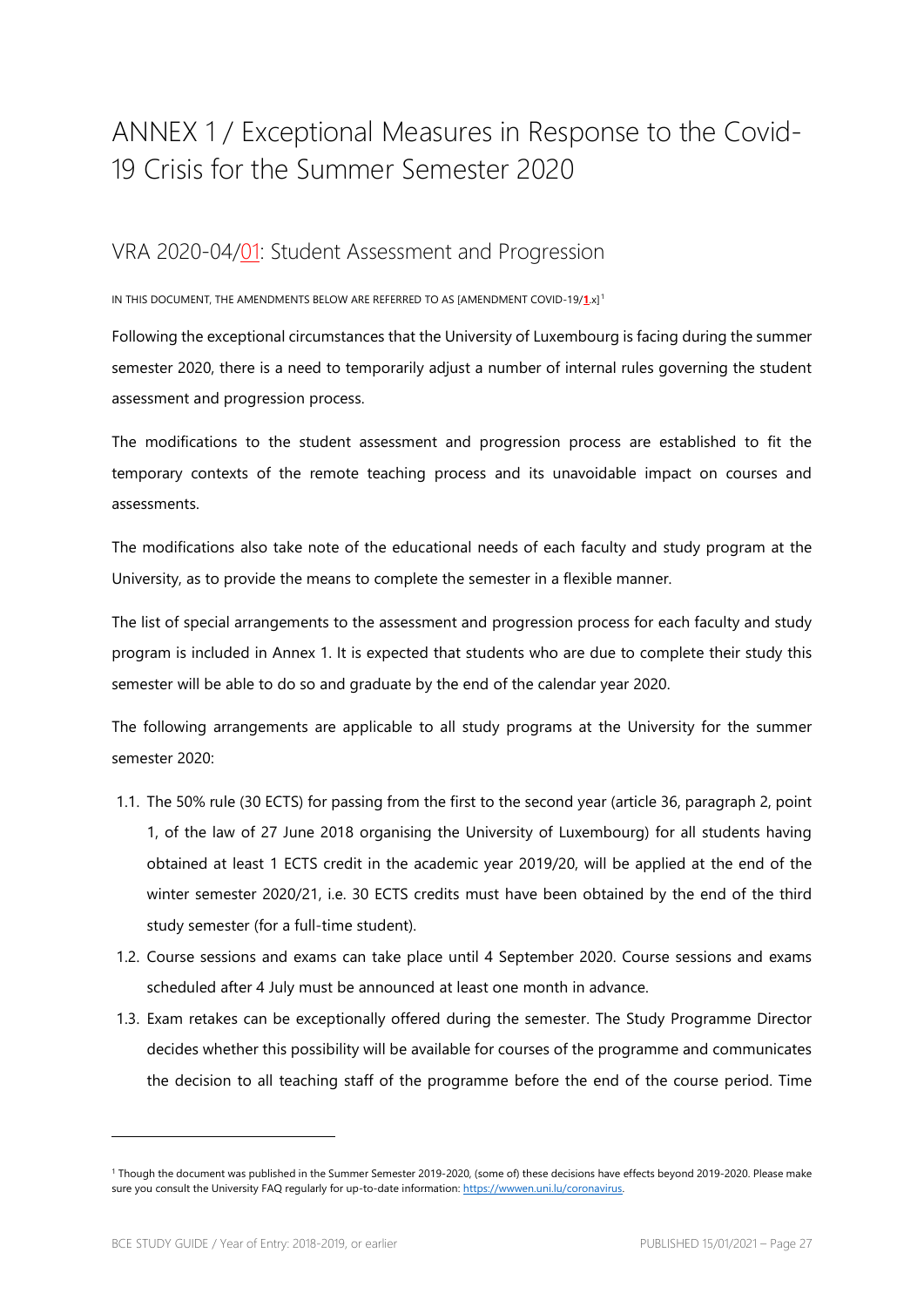schedules and deadlines for retake exams should be decided as part of the deliberations of the Board of Examiners or as soon as possible thereafter.

- 1.4. The attempt at exams that a student does not pass (grade  $<$  10) is not counted.<sup>[2](#page-33-0)</sup>
- 1.5. For students for whom the summer semester 2019/20 would have been the last possible semester to finish their studies according to article 36, paragraph 7, of the law of 27 June 2018 (maximum study duration), the summer semester 2020 is not taken into account in the calculation of the maximum study duration.
- 1.6. The calendar of the current academic year 2019/20 remains unchanged. Course instructors can adapt coursework, assessment modalities and the respective deadlines for their course in response to the current situation. Such adaptations must be communicated to students without delay. Course requirements (as adapted or confirmed) remain in force for all students enrolled in the course. Students should be informed that they will not be awarded credit if they do not comply with all the compulsory course requirements, as communicated by the Course Coordinator.
- 1.7. Compulsory attendance in person is waived. Synchronous attendance in courses that are offered remotely is also waived where appropriate. Students are expected to participate in online learning (asynchronous) and catch up with coursework remotely.
- 1.8. In the case of a course lecturer falling ill and the course being interrupted, students in affected classes may be granted an ABS-J (absence justifiée). The students affected can be offered to enrol in alternative courses if possible.
- 1.9. In the case where the study program includes a compulsory internship period which cannot be completed by August 31, 2020, the student will benefit, in agreement with the study program director, from either a) substitution work or b) an internship starting from September 1, 2020 for the duration mentioned by the study regulation (règlement des études). The student must be informed that in the case of a delayed internship period, there is an obligation to re-register for a new semester and the graduation will take place in 2021. The student benefits, if necessary, from the measure specified in point 5 above.

<span id="page-33-0"></span> $2$  In case a student participates at exams of a course for the first time and the course is validated through compensation (course grade <10, module grade 10 or higher), the participation at exams is nevertheless counted as one attempt.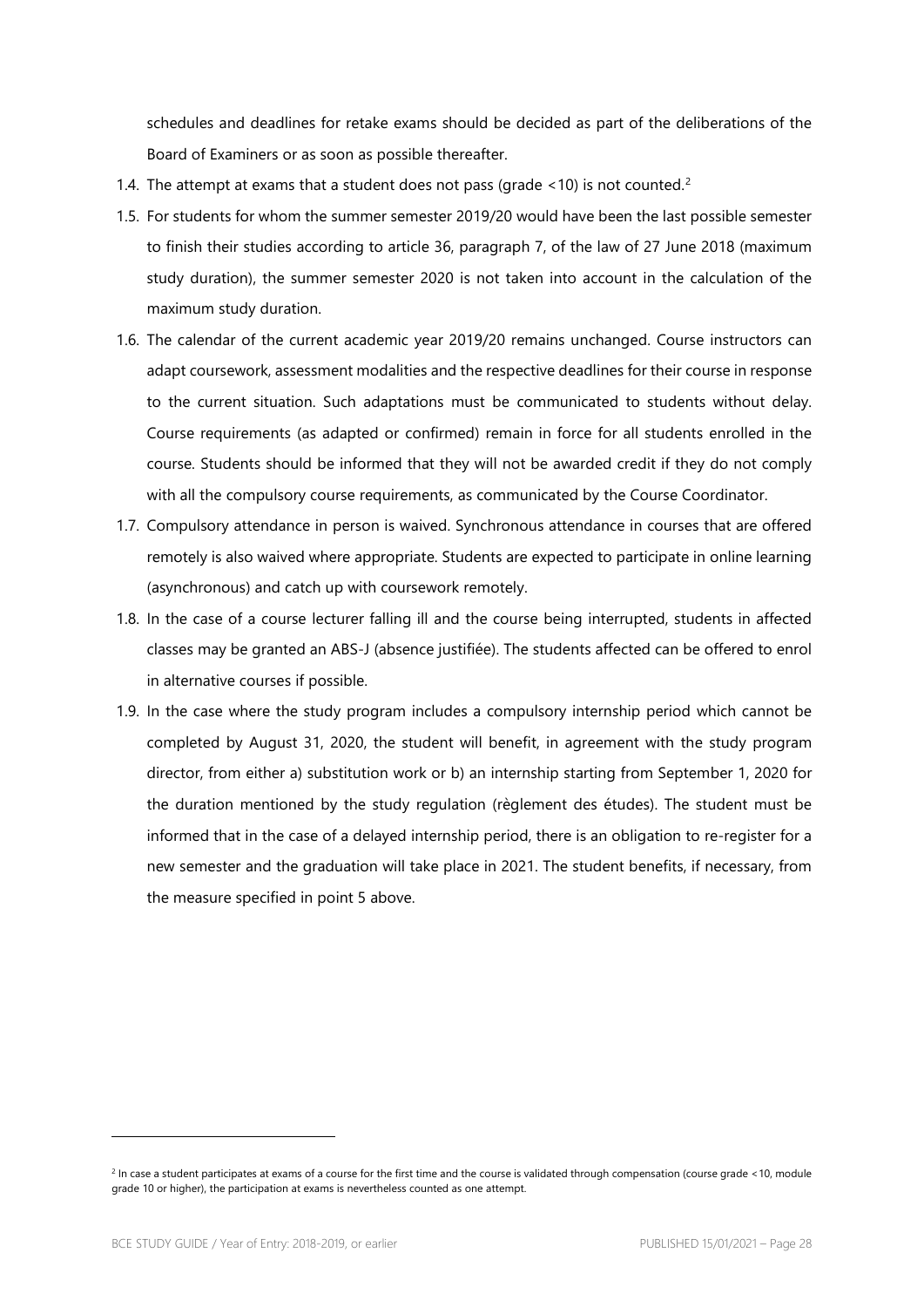# <span id="page-34-0"></span>VRA 2020-04/02: Mobility

IN THIS DOCUMENT, THE AMENDMENTS BELOW ARE REFERRED TO AS [AMENDMENT COVID-19/**2**.x][3](#page-34-2)

As a consequence of the Covid-19 prevention measures taken by the University of Luxembourg (UL), the academic rules and regulations (Study Regulations of 21 May 2019, hereinafter "Study Regulations"), and internal academic policies and procedures listed below are adjusted for the remainder of the summer semester 2020.

### <span id="page-34-1"></span>Outgoing Mobility

In line with the communication of the Rector from March 16th, 2020, "students in mobility abroad who elect to come back to Luxembourg will be exempt of future mobility if they cannot complete the full semester abroad. This applies also to students whose mobility was about to start but cannot take place for reasons of force majeure.

The University is working on providing, for both groups of students, the modalities for completing the semester and validating ECTS credits. Students in mobility abroad who choose to stay should follow guidelines of their host university."

The following cases are distinguished:

- 2.1. Students who remain abroad and continue their studies at their host university (physically or remotely): Credits will be awarded as normal.
- 2.2. Students who return to Luxembourg but complete their studies at their host university remotely: Credits will be awarded as normal.
- 2.3. Students who remain abroad because of reasons of force majeure, but cannot continue their studies at the host university. Their study programme at the UL gives them the possibility to enrol in courses remotely.
- 2.4. Students who were about to leave for mobility but remained at the UL due to mobility restrictions: Their study programme at the UL gives them the possibility to enrol in courses remotely.
- 2.5. Students who return and continue their studies at the UL.
- 2.6. Students who remain abroad but cannot continue their studies, neither at the host university nor at the UL.

In cases 1 and 2 no internal adaptations are necessary.

In cases 3, 4 and 5 students are treated as regular students (not on mobility). Enrolment in courses is possible throughout the semester: **article 23, paragraph 1, of the Study Regulations** does not apply

<span id="page-34-2"></span><sup>&</sup>lt;sup>3</sup> These amendments concern students who were due to do their semester abroad in the Summer Semester 2020. For all further and current information on your semester abroad, please consult the University FAQ regularly for up-to-date information: https://wwwen.uni.lu/coronavirus.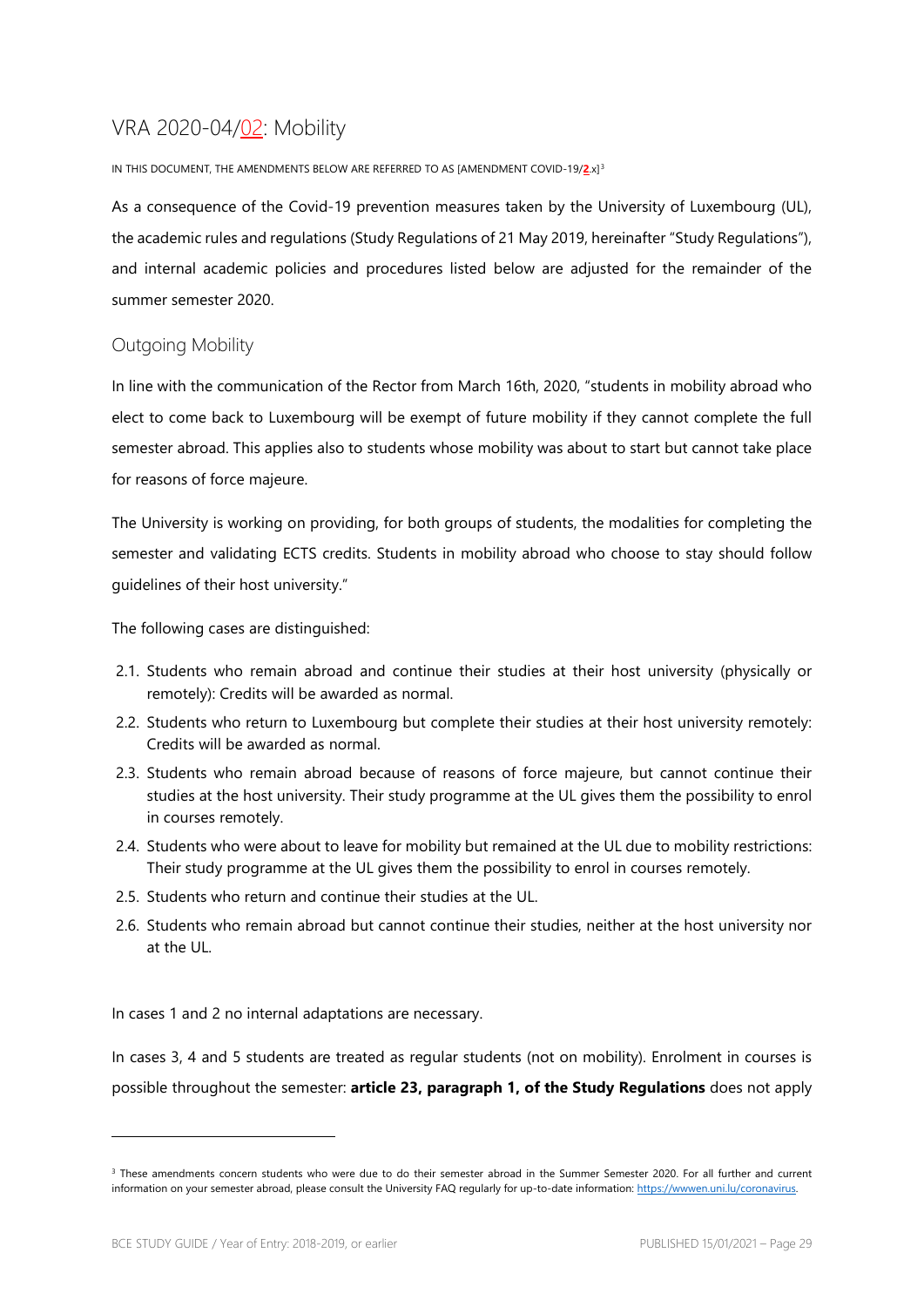in these cases. Course instructors should provide students joining their course late the possibility to catch up with previous sessions and coursework as far as possible and reasonable. Students joining late are expected to participate in online learning and catch up with coursework remotely.

For case 6, individual solutions should be found as far as possible. Students in this category must be identified by their study programme at the UL. Study Programme Directors should inform students of the available possibilities for remote study in place at their programme.

Students should also be encouraged to use any available possibility for remote study at either their host or home university. While students will be exempt from the mobility obligation, they still have to obtain the credits foreseen in their learning agreement/in the study plan of their programme.

#### <span id="page-35-0"></span>Incoming Mobility

In line with the communication note of the Rector from Mach 16th, 2020, "foreign students currently in mobility at the University of Luxembourg are welcome to stay and complete the semester with us. If they choose to return to their home country, we will make sure that they can fulfil the requirements of their classes remotely."

The following cases are distinguished:

- 2.1. Students remain at the UL and continue their studies (physically or remotely). Credits will be awarded as normal.
- 2.2. Students return and continue their studies at their home university.
- 2.3. Students about to leave for an incoming mobility with the UL and remained at their home university due to mobility restrictions.
- 2.4. Students return and continue their studies at the UL remotely.

In cases 1, 2 and 3 no modifications are necessary.

In case 4, remote study must be assured even if courses with physical presence at the UL should resume later in the semester.

All students undertaking remote courses at the UL are subject to assessment and progression regulations, amended and modified for the period of force majeure of this this academic year.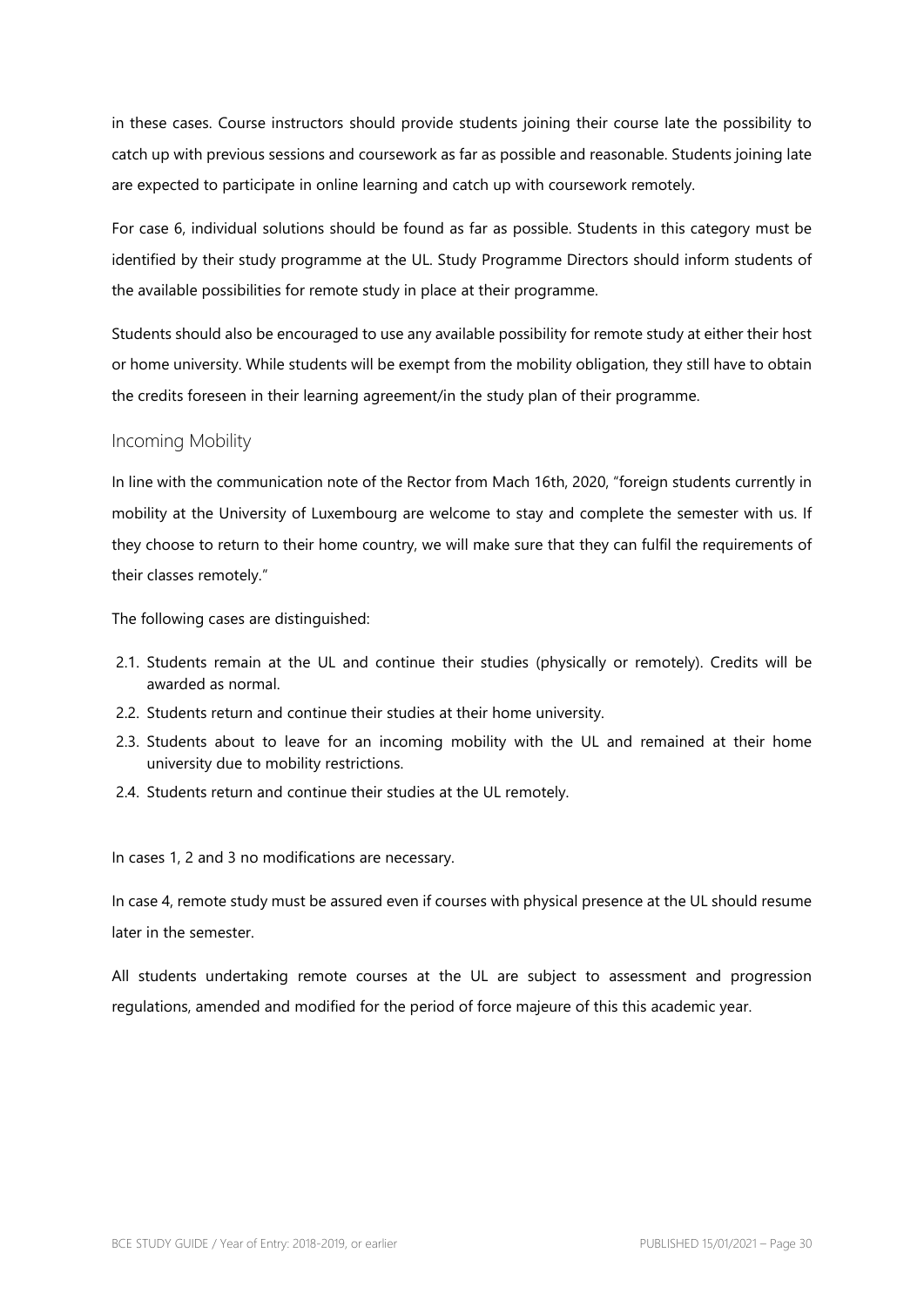# <span id="page-36-0"></span>Implementation of the Law of 2018

# <span id="page-36-1"></span>VRA 2020-04/03: Modules closed through compensation and end of the transition period

IN THIS DOCUMENT, THE AMENDMENTS BELOW ARE REFERRED TO AS [AMENDMENT COVID-19/**3**.x]

The transition period for students having been enrolled immediately prior to the entering into force of the modified law of 27 June 2018 organising the University of Luxembourg (hereinafter "the Law") foreseen in article 60, (6), ends with the academic year 2019/20.

For students having been enrolled prior to the entering into force of the law, compensation of grades between courses of the same module has been possible independent of the grade obtained for such courses. This has applied to modules opened prior to the entering into force of the Law and to modules opened during the transition period of the academic years 2018/19 and 2019/20.

A module is considered *'opened'* when the student enrols for the first time in the first course that counts towards completion of the module as foreseen in the applicable study plan of the study programme.

Under article 36 (1) of the Law, compensation of grades between courses of the same module is only possible if the grade obtained for mandatory courses of the module is higher than 5/20.

As of the academic year 2020/21, the following applies to students having been enrolled immediately prior to the entering into force of the Law and having benefitted from the transition rules:

- 3.1. Modules opened prior to the academic year 2020/21 that the student has completed (through compensation or not) remain validated, the respective credit remains obtained, and the module is considered closed, **as long as the student does not (re-)enrol** in a course or register for the assessment of a course that counts towards completion of the module. This applies to courses in which the student has been previously registered and to courses for which the student registers for the first time.
- 3.2. Completion of modules opened in the above-mentioned sense in the academic year 2020/21 or thereafter is subject to the rules for completion of modules of the Law of 2018 and the applicable provisions of the Study Regulations.ANNEX 2 / Obsolete Rules and Regulations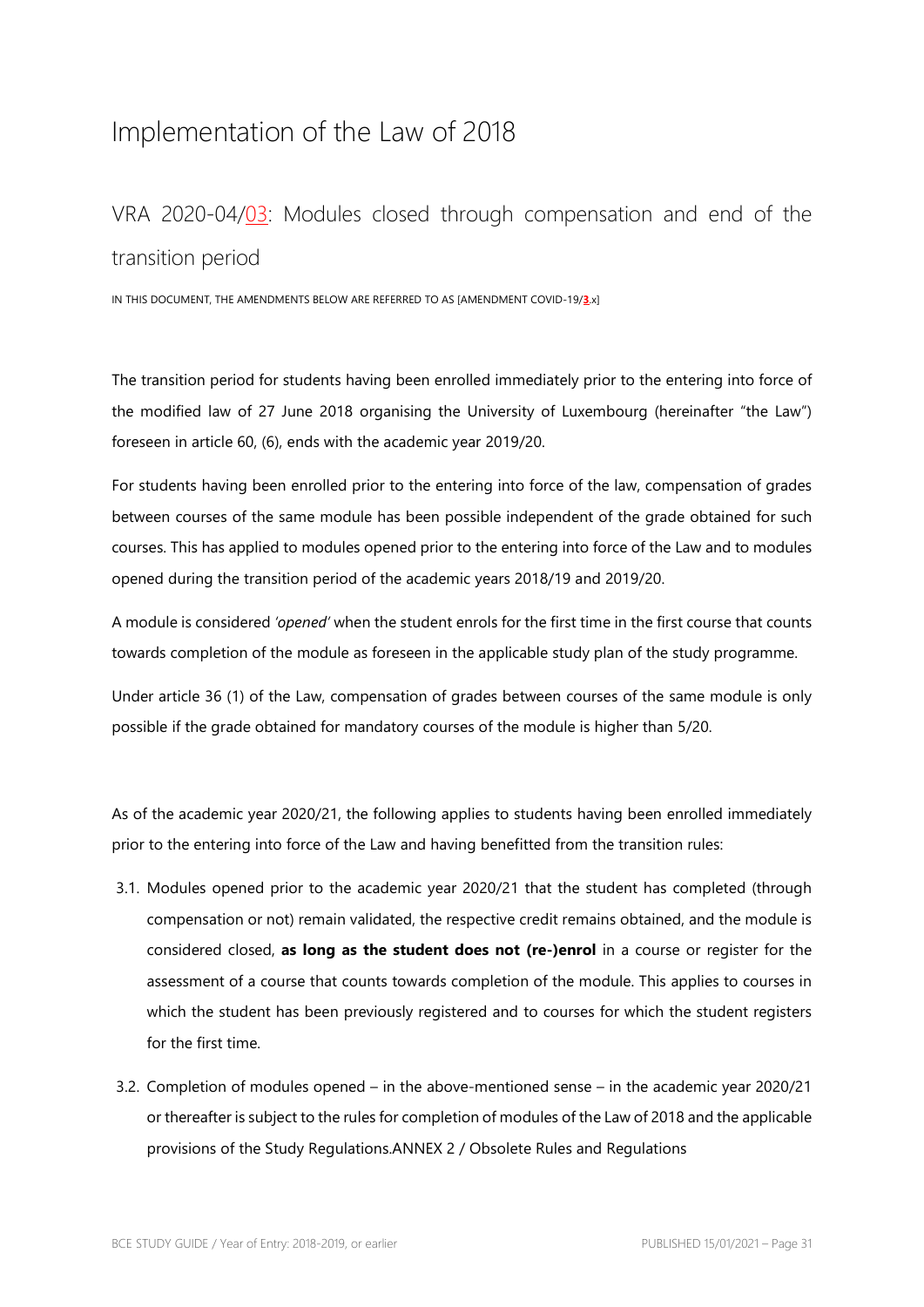## <span id="page-37-0"></span>Compensation Rules: Year of Entry Prior to 2018-19

#### Modules close when the conditions outlined below are met:

- 1. All modules consisting of more than one course allow compensation.
- 2. All courses of the module are completed with a grade.
- 3. The weighted average grade of the module is ≥10/20.
- 4. Closed modules remain closed. During the transition period until the Summer Semester 2020 all grades below 05/20 can be compensated. After that, these grades may no longer be compensated.
- 5. Nevertheless, we strongly advise you to achieve a grade of at least 5.1 in all exams.

If all of these conditions are met, the modules close and can be validated. You will receive ECTS credits for each course within the module.

#### <span id="page-37-1"></span>[AMENDMENT COVID-19/3.1-3.2]:

After the end of the transition period, in other words, from September 2020 onwards, you will no longer be able to compensate grades under 5.1/20. Amendment 3.1 ensures that modules that are closed and validated before the beginning of the academic year 2020-2021 remain validated, including compensated grades. Modules that are not closed and validated by the end of the academic year 2020- 2021 will be subject to the 2018 Law (see Section 6.2 below). In other words, you will not be able to compensate grades under 5.1/20 after the Summer Semester 2020 and the number of attempts will be limited to 4 altogether (including attempts you made before September 2020).

### **Long story short: do not re-open a module which was closed and validated by the end of the Summer Semester 2019-2020**.

### <span id="page-37-2"></span>Retaking Exams: Year of Entry Prior to 2018-19:

For students who started their studies before the Winter Semester 2018-19, the previous regulations apply for a transitional period until the **Summer Semester 2020**:

- The maximum number of examination attempts is unlimited.
- Retaking exams. In the following cases a resit examination is possible:
	- a. Failure to pass a course or an examination or failure to attend an examination.